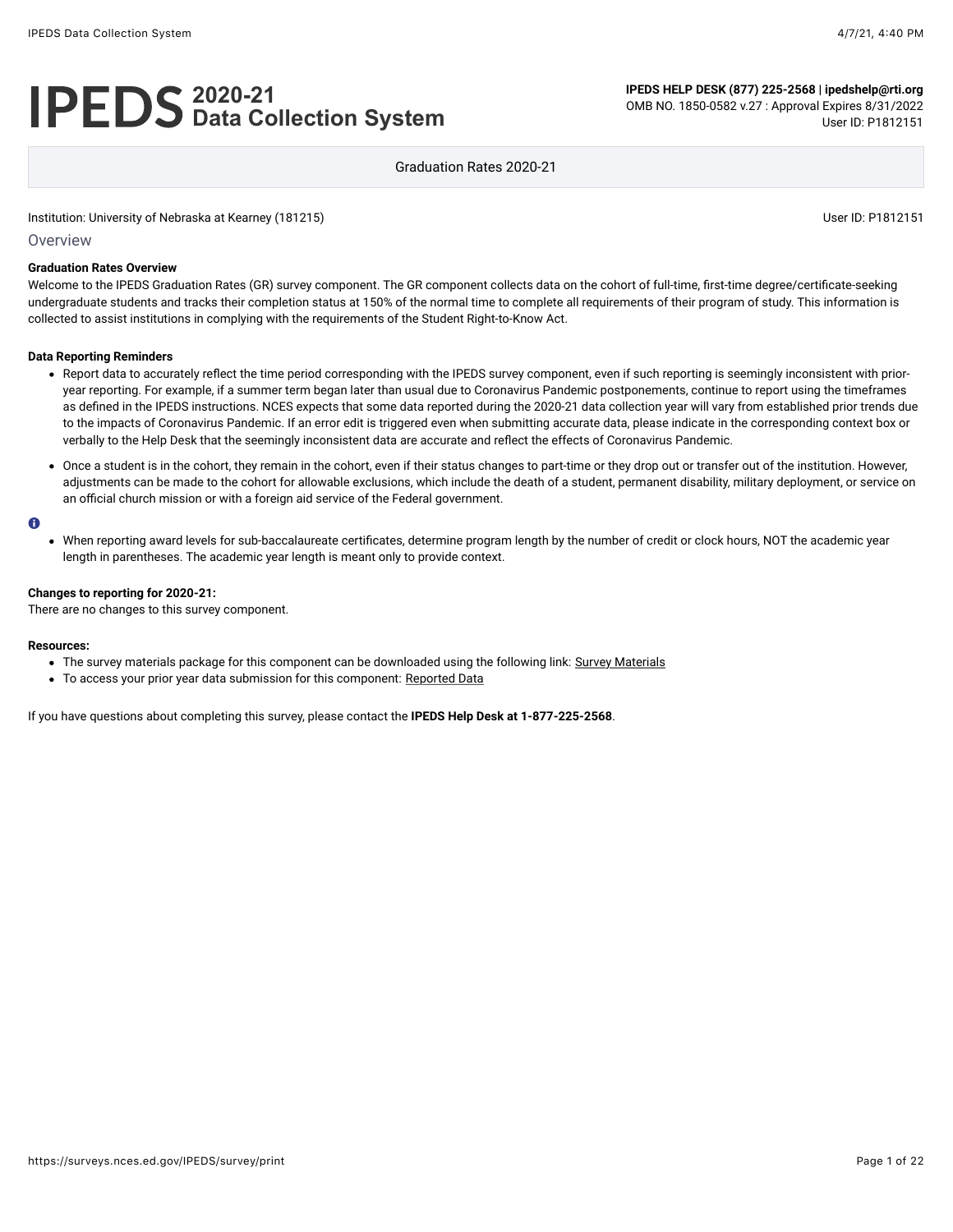## Section I - Establishing cohorts

## **Establishing cohorts**

Based on your institution's response to the predominant calendar system question (B3) on the Institutional Characteristics Header survey component from the IPEDS Fall 2020 data collection,

| your institution must report graduation rates data using a :                                                                                                            | <b>Fall Cohort</b> |
|-------------------------------------------------------------------------------------------------------------------------------------------------------------------------|--------------------|
| A fall cohort is used by institutions with standard academic terms (semester, trimester, quarter, 4-1-4). A full-year cohort is used by institutions offering primarily |                    |

occupational/vocational programs and operating on a continuous basis.

### Reporting Reminder:

- Report Hispanic/Latino individuals of any race as Hispanic/Latino
- Report race for non-Hispanic/Latino individuals only

NOTE: Reporting using the new race/ethnicity categories is now mandatory. On this screen you will need to revise your preloaded 2014 cohort of [full-time,](javascript:openglossary(259)) [first-time](javascript:openglossary(241)) [degree/certificate-seeking](javascript:openglossary(171)) [undergraduate](javascript:openglossary(677)) students to the new race/ethnicity categories (if applicable). For information and assistance with this, please visit the [IPEDS Race/Ethnicity Information Center.](https://nces.ed.gov/ipeds/report-your-data/resource-center-race-ethnicity)

#### **Men**

| Screen 1 of 2                             | Cohort year 2014 |                |  |
|-------------------------------------------|------------------|----------------|--|
|                                           | Initial cohort   | Revised cohort |  |
|                                           |                  | (Column 01)    |  |
| Nonresident alien                         | 20               | 20             |  |
| Hispanic/Latino                           | 54               | 54             |  |
| American Indian or Alaska Native          | -1               |                |  |
| Asian                                     | 2                | $\overline{2}$ |  |
| <b>Black or African American</b>          | 15               | 15             |  |
| Native Hawaiian or Other Pacific Islander | -1               |                |  |
| White                                     | 313              | 313            |  |
| Two or more races                         | 13               | 13             |  |
| Race and ethnicity unknown                | $\mathbf{1}$     | 1              |  |
| <b>Total men</b>                          | 420              | 420            |  |

| Screen 1 of 2                             | Cohort year 2014 |                |  |
|-------------------------------------------|------------------|----------------|--|
|                                           | Initial cohort   | Revised cohort |  |
|                                           |                  | (Column 01)    |  |
| Nonresident alien                         | 15               | 15             |  |
| Hispanic/Latino                           | 70               | 70             |  |
| American Indian or Alaska Native          |                  |                |  |
| Asian                                     | 4                | 4              |  |
| <b>Black or African American</b>          | 9                | 9              |  |
| Native Hawaiian or Other Pacific Islander | 0                | 0              |  |
| White                                     | 454              | 454            |  |
|                                           |                  |                |  |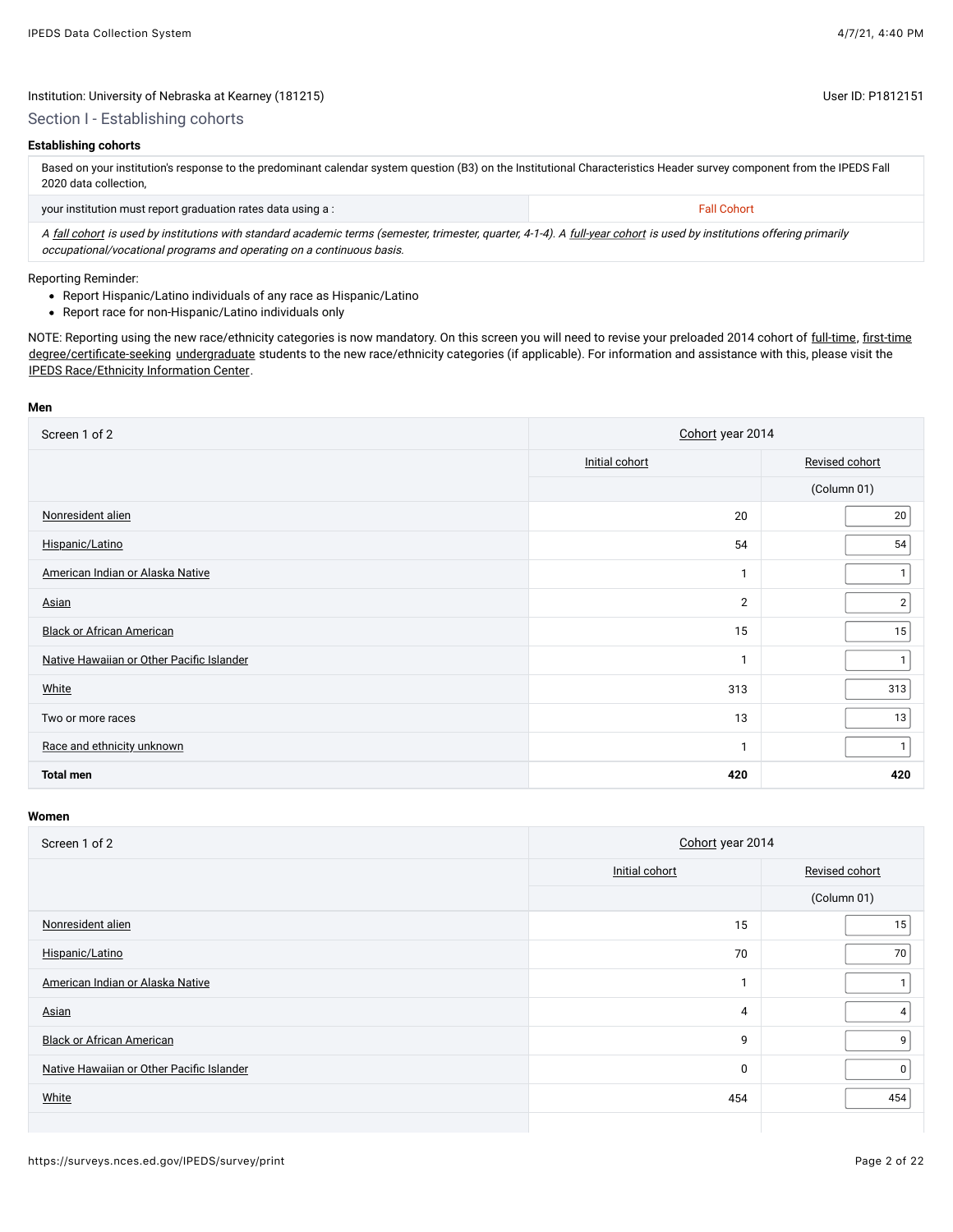#### IPEDS Data Collection System 4/7/21, 4:40 PM

| Two or more races          |     |     |
|----------------------------|-----|-----|
| Race and ethnicity unknown |     |     |
| <b>Total women</b>         | 565 | 565 |
|                            |     |     |

| 985<br>985<br>women<br>Tota.<br>men -<br>$ -$<br>$ -$ |
|-------------------------------------------------------|
|-------------------------------------------------------|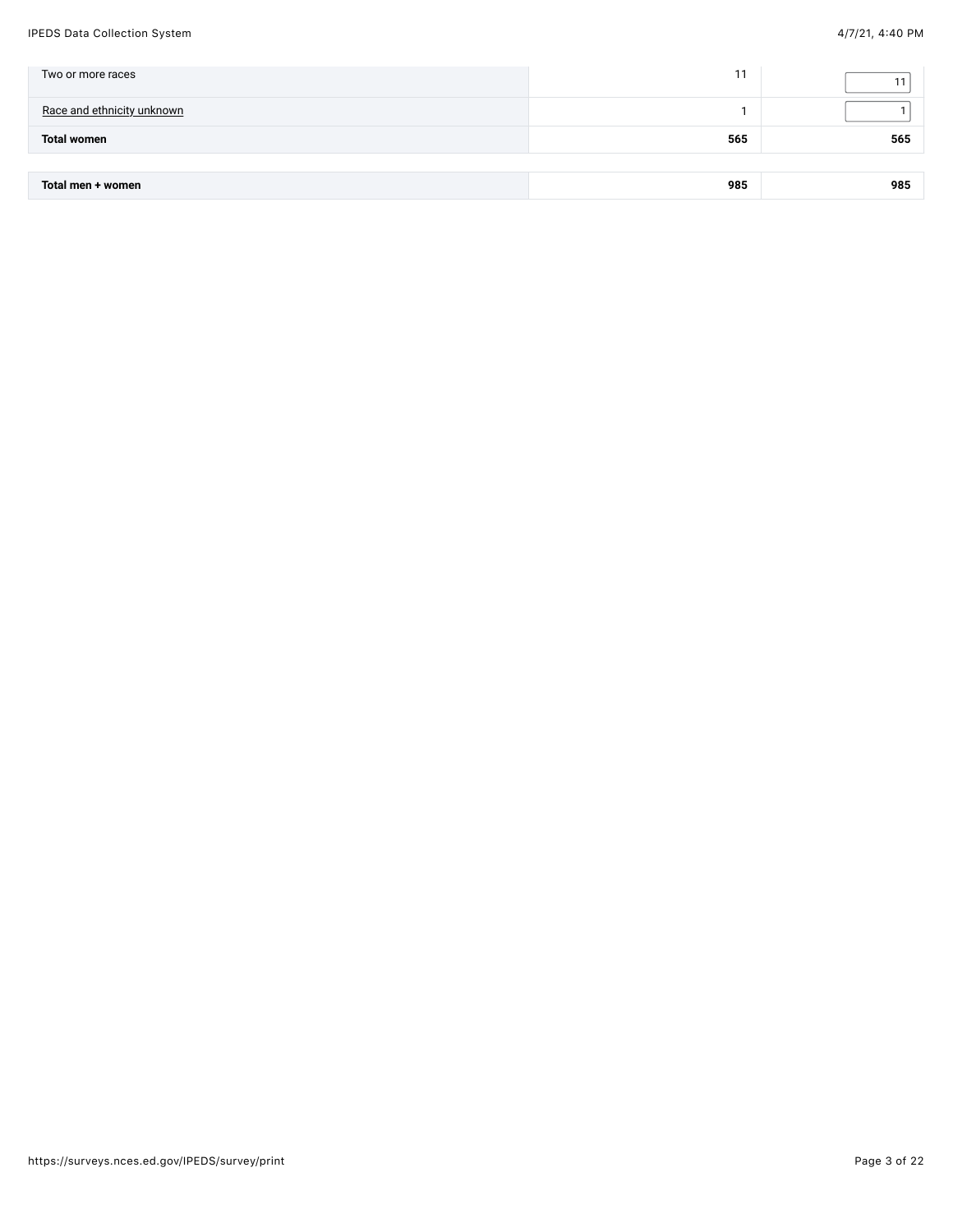## Section I - Establishing cohorts

- Incoming students seeking a [bachelor's degree](javascript:openglossary(77)) should be reported in Column 02. Column 03 will then be generated for you. Column 03 is meant to include any [full-time,](javascript:openglossary(259)) [first-time](javascript:openglossary(241)) entering students who were seeking a degree or certificate other than a bachelor's degree, such as an [associate's degree](javascript:openglossary(55)) or undergraduate certificate.
- If you have no changes to the preloaded data on this screen, click the "Save and Next" button to generate additional screens for reporting completers and transfers/exclusions.

#### **Establishing cohorts**

- Report Hispanic/Latino individuals of any race as Hispanic/Latino
- Report race for non-Hispanic/Latino individuals only

#### **Men**

| Screen 2 of 2                             |                | Cohort year 2014                                     |                                                                                                                   |  |  |  |
|-------------------------------------------|----------------|------------------------------------------------------|-------------------------------------------------------------------------------------------------------------------|--|--|--|
|                                           | Cohort         | Bachelor's or equivalent<br>degree-seeking subcohort | Other degree/certificate-seeking<br>subcohort<br>(Cohort minus Bachelor's or equivalent degree-seeking subcohort) |  |  |  |
|                                           | (Column 01)    | (Column 02)                                          | (Column 03)                                                                                                       |  |  |  |
| Nonresident alien                         | 20             | 19                                                   | 1                                                                                                                 |  |  |  |
| Hispanic/Latino                           | 54             | 52                                                   | $\overline{2}$                                                                                                    |  |  |  |
| American Indian or Alaska Native          | $\mathbf{1}$   | 0                                                    |                                                                                                                   |  |  |  |
| Asian                                     | $\overline{2}$ |                                                      | 1                                                                                                                 |  |  |  |
| <b>Black or African American</b>          | 15             | 14                                                   | 1                                                                                                                 |  |  |  |
| Native Hawaiian or Other Pacific Islander | $\mathbf{1}$   |                                                      | 0                                                                                                                 |  |  |  |
| White                                     | 313            | 296                                                  | 17                                                                                                                |  |  |  |
| Two or more races                         | 13             | 13                                                   | 0                                                                                                                 |  |  |  |
| Race and ethnicity unknown                | $\mathbf{1}$   | 1                                                    | 0                                                                                                                 |  |  |  |
| <b>Total men</b>                          | 420            | 397                                                  | 23                                                                                                                |  |  |  |

| Screen 2 of 2                             |                | Cohort year 2014                                     |                                                                                                                   |  |  |
|-------------------------------------------|----------------|------------------------------------------------------|-------------------------------------------------------------------------------------------------------------------|--|--|
|                                           | Cohort         | Bachelor's or equivalent<br>degree-seeking subcohort | Other degree/certificate-seeking<br>subcohort<br>(Cohort minus Bachelor's or equivalent degree-seeking subcohort) |  |  |
|                                           | (Column 01)    | (Column 02)                                          | (Column 03)                                                                                                       |  |  |
| Nonresident alien                         | 15             | 12                                                   | 3                                                                                                                 |  |  |
| Hispanic/Latino                           | 70             | 55                                                   | 15                                                                                                                |  |  |
| American Indian or Alaska Native          |                | 1                                                    | 0                                                                                                                 |  |  |
| Asian                                     | $\overline{4}$ | 3                                                    |                                                                                                                   |  |  |
| <b>Black or African American</b>          | 9              | $\overline{7}$                                       | $\mathbf{2}$                                                                                                      |  |  |
| Native Hawaiian or Other Pacific Islander | $\mathbf 0$    | 0                                                    | 0                                                                                                                 |  |  |
| White                                     | 454            | 386                                                  | 68                                                                                                                |  |  |
| Two or more races                         | 11             | 11                                                   | 0                                                                                                                 |  |  |
| Race and ethnicity unknown                |                |                                                      | 0                                                                                                                 |  |  |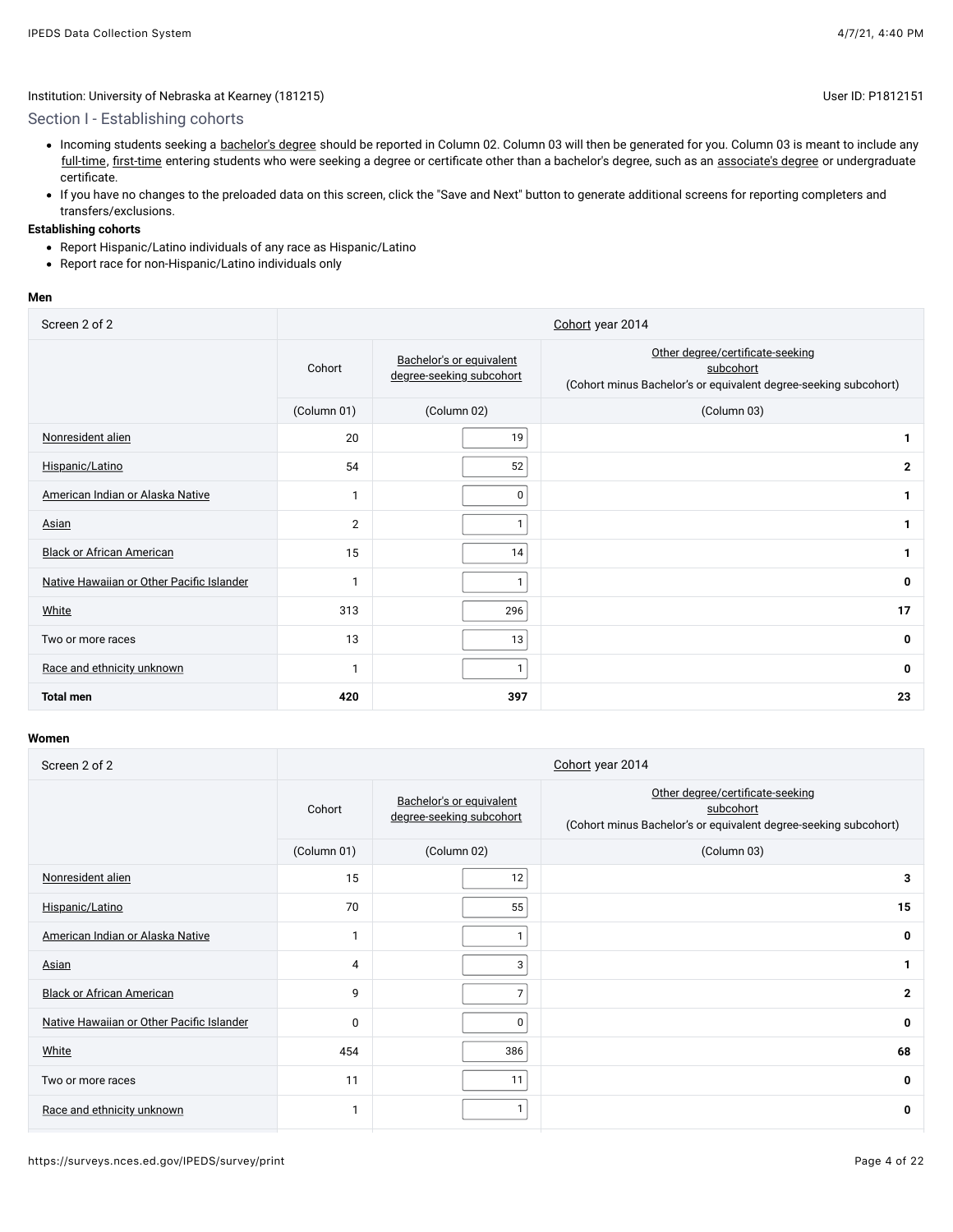| <b>Total women</b> | 565 | $1 - r$ | 89  |
|--------------------|-----|---------|-----|
|                    |     |         |     |
| Total men + women  | 985 | 873     | 112 |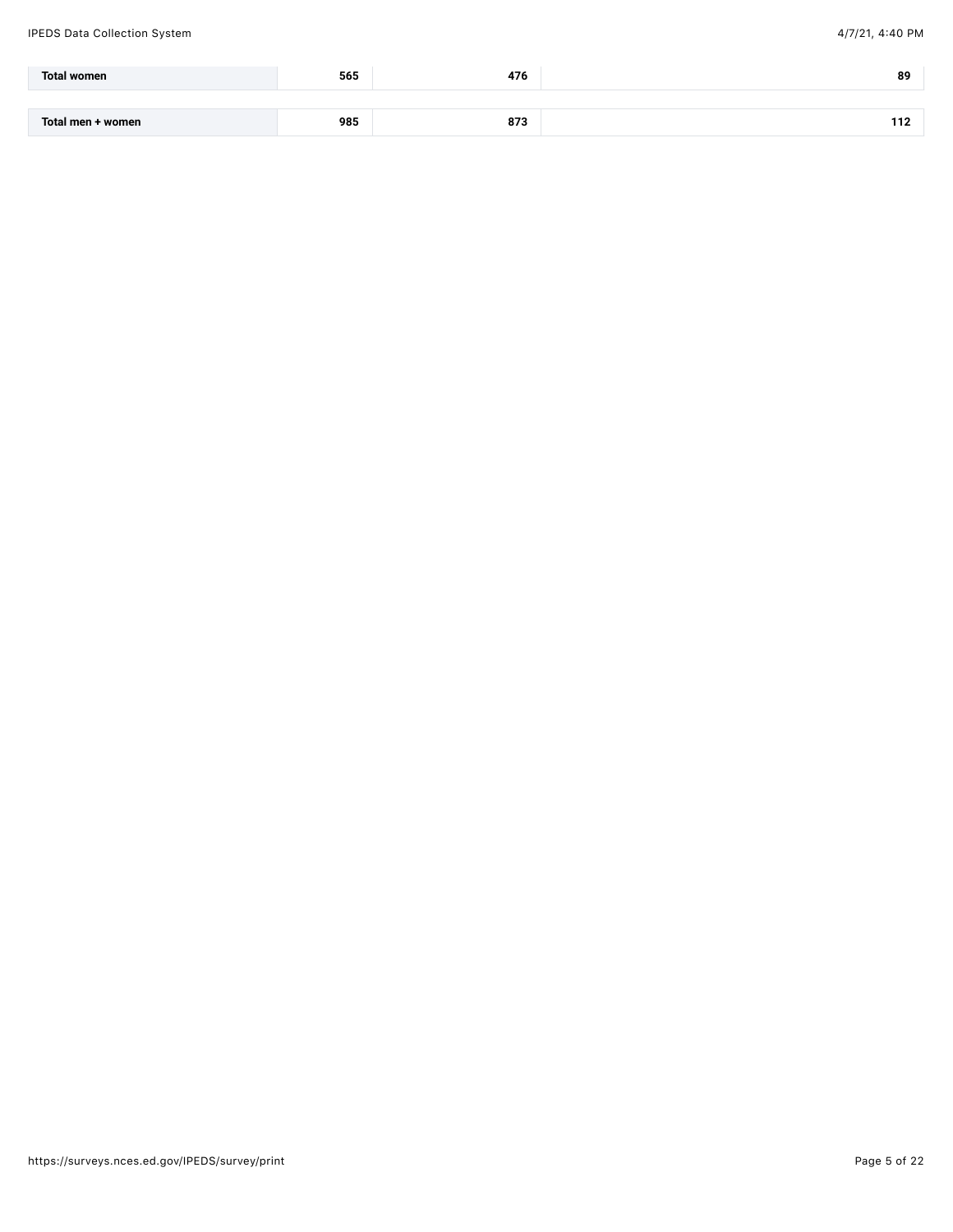Section II - Bachelor's or equivalent degree-seeking subcohort - Completers within 150%

- In the columns below, report the status of the [bachelor's degree-seeking subcohort](javascript:openglossary(79)) of students listed in Column 10.
- Of the students in Column 10, those who attained a degree or certificate OTHER THAN A BACHELOR'S DEGREE within 150% of the normal time to complete the program as of August 31, 2020 should be reported in either Column 11 or 12, depending on the length of the program completed.
- Of the students in Column 10, those who attained a [bachelor's degree](javascript:openglossary(77)) or equivalent within 150% of normal time should be reported in Column 18.

### **Subcohort of [full-time](javascript:openglossary(259)), [first-time](javascript:openglossary(241)) students seeking a bachelor's or equivalent degree**

- Report Hispanic/Latino individuals of any race as Hispanic/Latino
- Report race for non-Hispanic/Latino individuals only

#### **Men**

| Screen 1 of 4                                          | Cohort year 2014                        |                                                                                         |                                                                                         |                                                      |                                    |  |  |
|--------------------------------------------------------|-----------------------------------------|-----------------------------------------------------------------------------------------|-----------------------------------------------------------------------------------------|------------------------------------------------------|------------------------------------|--|--|
|                                                        | Bachelor's or                           | Subcohort students who completed their program within 150% of normal time to completion |                                                                                         |                                                      |                                    |  |  |
|                                                        | equivalent degree-<br>seeking subcohort | <b>O</b> Completers of programs of<br>less than 2 academic yrs (or<br>equivalent)       | Completers of programs of at least<br>2 but less than 4 academic yrs (or<br>equivalent) | Completers of<br>bachelor's or<br>equivalent degrees | Total<br>completers<br>within 150% |  |  |
|                                                        | (Column 10)                             | (Column 11)                                                                             | (Column 12)                                                                             | (Column 18)                                          | (Column<br>29)                     |  |  |
| Nonresident<br>alien                                   | 19                                      |                                                                                         |                                                                                         | 10                                                   | 10                                 |  |  |
| Hispanic/Latino                                        | 52                                      |                                                                                         |                                                                                         | 29                                                   | 29                                 |  |  |
| American Indian<br>or Alaska Native                    | 0                                       |                                                                                         |                                                                                         |                                                      | 0                                  |  |  |
| Asian                                                  | $\mathbf{1}$                            |                                                                                         |                                                                                         |                                                      | $\bf{0}$                           |  |  |
| <b>Black or African</b><br>American                    | 14                                      |                                                                                         |                                                                                         | $\mathbf{2}$                                         | $\overline{2}$                     |  |  |
| <b>Native Hawaiian</b><br>or Other Pacific<br>Islander | $\mathbf{1}$                            |                                                                                         |                                                                                         |                                                      | 0                                  |  |  |
| White                                                  | 296                                     |                                                                                         |                                                                                         | 159                                                  | 159                                |  |  |
| Two or more<br>races                                   | 13                                      |                                                                                         |                                                                                         | 6                                                    | 6                                  |  |  |
| Race and<br>ethnicity<br>unknown                       | $\mathbf{1}$                            |                                                                                         |                                                                                         |                                                      | $\mathbf 0$                        |  |  |
| <b>Total men</b>                                       | 397                                     | 0                                                                                       | 0                                                                                       | 206                                                  | 206                                |  |  |

| Screen 1 of 4        | Cohort year 2014                        |                                                                                         |                                                                                         |                                                      |                                    |  |  |  |
|----------------------|-----------------------------------------|-----------------------------------------------------------------------------------------|-----------------------------------------------------------------------------------------|------------------------------------------------------|------------------------------------|--|--|--|
|                      | Bachelor's or                           | Subcohort students who completed their program within 150% of normal time to completion |                                                                                         |                                                      |                                    |  |  |  |
|                      | equivalent degree-<br>seeking subcohort | <b>Completers of programs of</b><br>less than 2 academic yrs (or<br>equivalent)         | Completers of programs of at least<br>2 but less than 4 academic yrs (or<br>equivalent) | Completers of<br>bachelor's or<br>equivalent degrees | Total<br>completers<br>within 150% |  |  |  |
|                      | (Column 10)                             | (Column 11)                                                                             | (Column 12)                                                                             | (Column 18)                                          | (Column<br>29)                     |  |  |  |
| Nonresident<br>alien | 12                                      |                                                                                         |                                                                                         | 8                                                    | 8                                  |  |  |  |
| Hispanic/Latino      | 55                                      |                                                                                         |                                                                                         | 29                                                   | 29                                 |  |  |  |
| American Indian      |                                         |                                                                                         |                                                                                         |                                                      |                                    |  |  |  |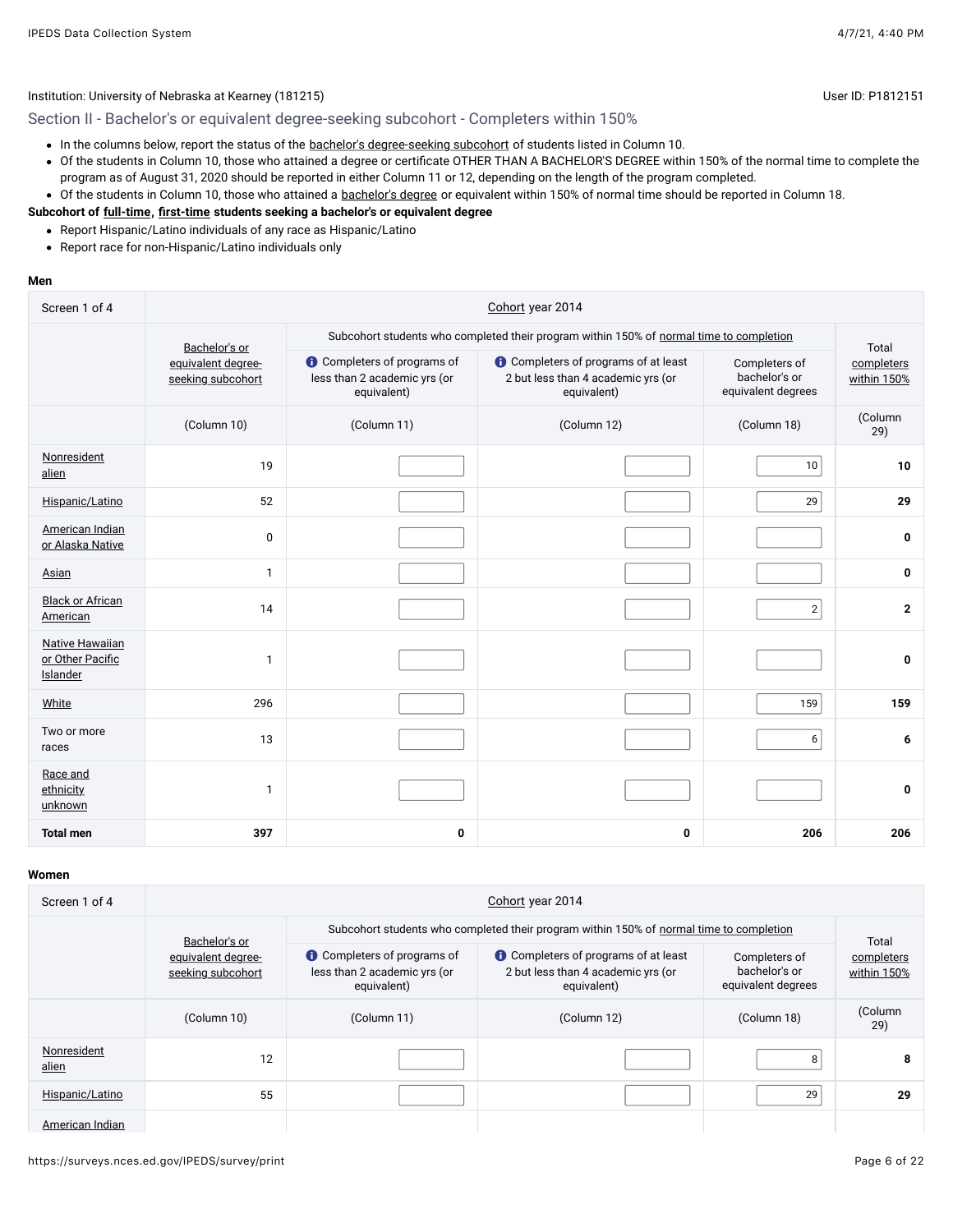IPEDS Data Collection System 4/7/21, 4:40 PM

| or Alaska Native                                       | $\mathbf{1}$   |   |   |                | $\pmb{0}$    |
|--------------------------------------------------------|----------------|---|---|----------------|--------------|
| Asian                                                  | 3              |   |   | $\mathbf{1}$   | $\mathbf{1}$ |
| <b>Black or African</b><br>American                    | $\overline{7}$ |   |   | $\mathbf{3}$   | $\mathbf{3}$ |
| <b>Native Hawaiian</b><br>or Other Pacific<br>Islander | 0              |   |   |                | $\pmb{0}$    |
| White                                                  | 386            |   |   | 252            | 252          |
| Two or more<br>races                                   | 11             |   |   | 5 <sup>2</sup> | ${\bf 5}$    |
| Race and<br>ethnicity<br>unknown                       | $\mathbf{1}$   |   |   | $\mathbf{1}$   | $\mathbf{1}$ |
| <b>Total women</b>                                     | 476            | 0 | 0 | 299            | 299          |
|                                                        |                |   |   |                |              |
| Total men +<br>women                                   | 873            | 0 | 0 | 505            | 505          |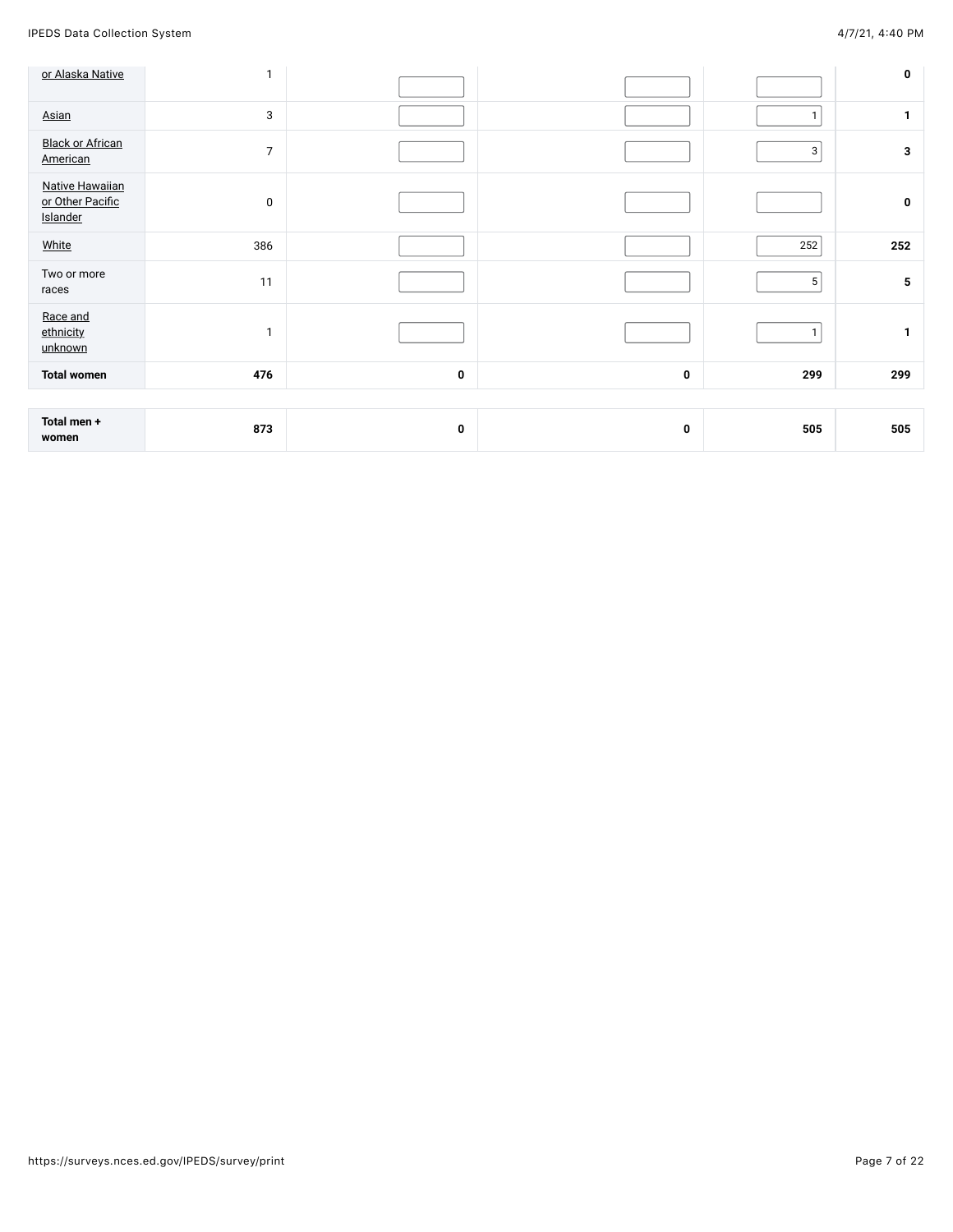## Section II - Bachelor's completers by length of time to degree

Those students in the [bachelor's or equivalent degree-seeking subcohort](javascript:openglossary(79)) who attained a [bachelor's degree](javascript:openglossary(77)) or equivalent within 150% of [normal time to completion,](javascript:openglossary(421)) as reported on the previous screen, are listed in Column 18. In Column 19, report the number of these students who earned a bachelor's degree in 4 years. In Column 20, report the number of these students who earned a bachelor's degree in 5 years. Column 21 will be calculated for you.

#### **Subcohort of [full-time](javascript:openglossary(259)), [first-time](javascript:openglossary(241)) students seeking a bachelor's or equivalent degree**

- Report Hispanic/Latino individuals of any race as Hispanic/Latino
- Report race for non-Hispanic/Latino individuals only

#### **Men**

| Screen 2 of 4                                | Cohort year 2014                                      |                                                   |                                                                   |                                      |                                      |  |  |
|----------------------------------------------|-------------------------------------------------------|---------------------------------------------------|-------------------------------------------------------------------|--------------------------------------|--------------------------------------|--|--|
|                                              |                                                       | Completed                                         | Subcohort students who attained a bachelor's degree or equivalent |                                      |                                      |  |  |
|                                              | Bachelor's or equivalent degree-<br>seeking subcohort | bachelor's degree<br>or equivalent within<br>150% | Completed the<br>program in<br>4 yrs or less                      | Completed the<br>program in<br>5 yrs | Completed the<br>program in<br>6 yrs |  |  |
|                                              | (Column 10)                                           | (Column 18)                                       | (Column 19)                                                       | (Column 20)                          | (Column 21)                          |  |  |
| Nonresident alien                            | 19                                                    | 10                                                | $\overline{\mathbf{c}}$                                           | $\overline{7}$                       | 1                                    |  |  |
| Hispanic/Latino                              | 52                                                    | 29                                                | 10                                                                | 15                                   | 4                                    |  |  |
| American Indian or Alaska<br><b>Native</b>   | $\mathbf 0$                                           |                                                   |                                                                   |                                      | 0                                    |  |  |
| Asian                                        | 1                                                     |                                                   |                                                                   |                                      | 0                                    |  |  |
| <b>Black or African American</b>             | 14                                                    | $\overline{2}$                                    | 0                                                                 | $\mathbf{1}$                         | 1                                    |  |  |
| Native Hawaiian or Other<br>Pacific Islander | $\mathbf{1}$                                          |                                                   |                                                                   |                                      | 0                                    |  |  |
| White                                        | 296                                                   | 159                                               | 97                                                                | 46                                   | 16                                   |  |  |
| Two or more races                            | 13                                                    | 6                                                 | 3                                                                 | $\overline{2}$                       | 1                                    |  |  |
| Race and ethnicity unknown                   | $\mathbf{1}$                                          |                                                   |                                                                   |                                      | 0                                    |  |  |
| <b>Total men</b>                             | 397                                                   | 206                                               | 112                                                               | 71                                   | 23                                   |  |  |

| Screen 2 of 4                                | Cohort year 2014                                      |                                                   |                                              |                                                                   |                                      |  |  |  |
|----------------------------------------------|-------------------------------------------------------|---------------------------------------------------|----------------------------------------------|-------------------------------------------------------------------|--------------------------------------|--|--|--|
|                                              |                                                       | Completed                                         |                                              | Subcohort students who attained a bachelor's degree or equivalent |                                      |  |  |  |
|                                              | Bachelor's or equivalent degree-<br>seeking subcohort | bachelor's degree<br>or equivalent within<br>150% | Completed the<br>program in<br>4 yrs or less | Completed the<br>program in<br>5 yrs                              | Completed the<br>program in<br>6 yrs |  |  |  |
|                                              | (Column 10)                                           | (Column 18)                                       | (Column 19)                                  | (Column 20)                                                       | (Column 21)                          |  |  |  |
| Nonresident alien                            | 12                                                    | 8                                                 | 4                                            | 4                                                                 | 0                                    |  |  |  |
| Hispanic/Latino                              | 55                                                    | 29                                                | 18                                           | 9                                                                 | $\mathbf{2}$                         |  |  |  |
| American Indian or Alaska<br>Native          |                                                       |                                                   |                                              |                                                                   | $\mathbf 0$                          |  |  |  |
| Asian                                        | 3                                                     | $\mathbf{1}$                                      | 1                                            |                                                                   | 0                                    |  |  |  |
| <b>Black or African American</b>             | $\overline{7}$                                        | 3                                                 | 1                                            |                                                                   |                                      |  |  |  |
| Native Hawaiian or Other<br>Pacific Islander | 0                                                     |                                                   |                                              |                                                                   | 0                                    |  |  |  |
| White                                        | 386                                                   | 252                                               |                                              |                                                                   | 21                                   |  |  |  |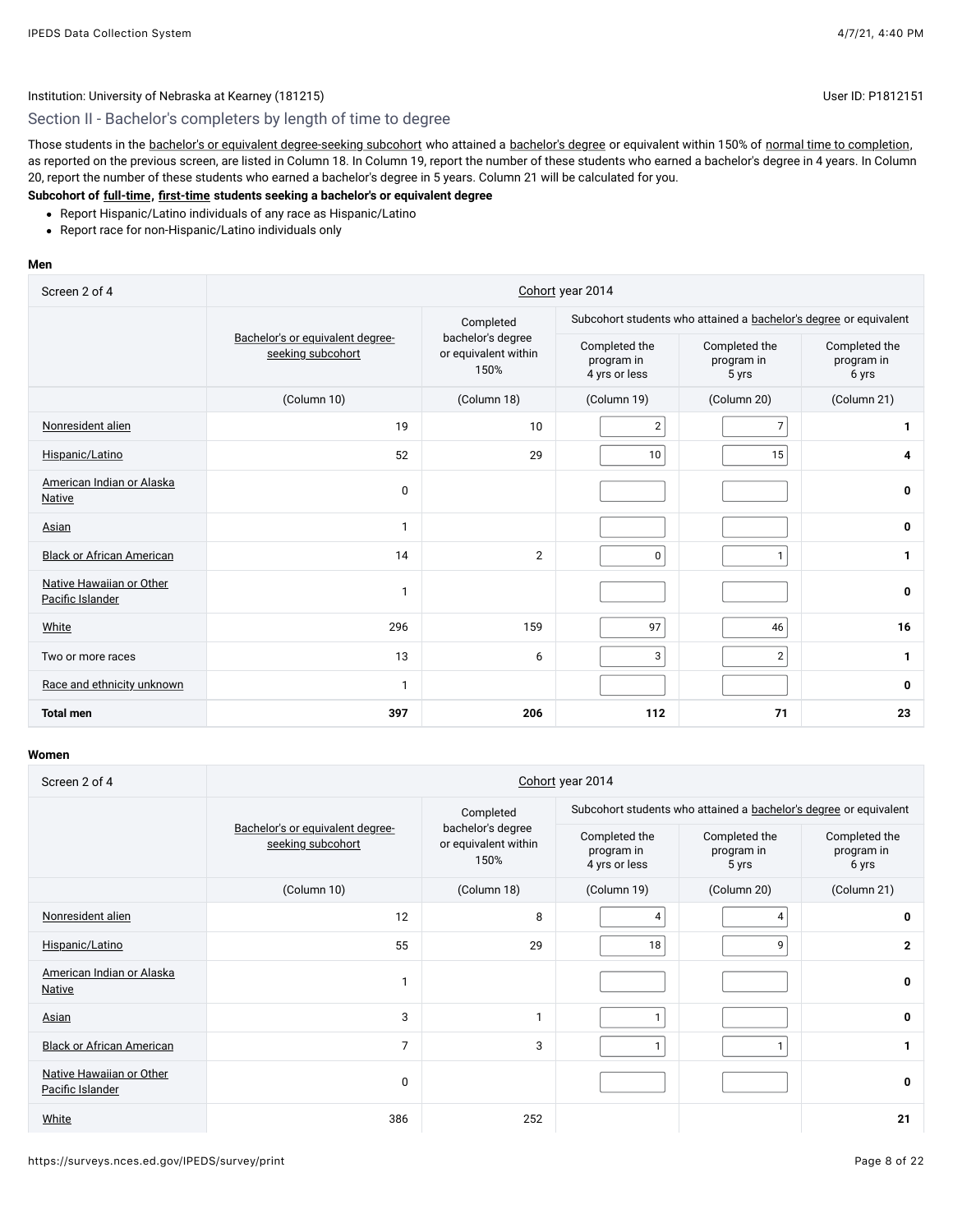IPEDS Data Collection System 4/7/21, 4:40 PM

|                            |     |     | 154 | 77  |    |
|----------------------------|-----|-----|-----|-----|----|
| Two or more races          | 11  | 5   |     |     | 0  |
| Race and ethnicity unknown |     |     |     |     | 0  |
| <b>Total women</b>         | 476 | 299 | 179 | 96  | 24 |
|                            |     |     |     |     |    |
| Total men + women          | 873 | 505 | 291 | 167 | 47 |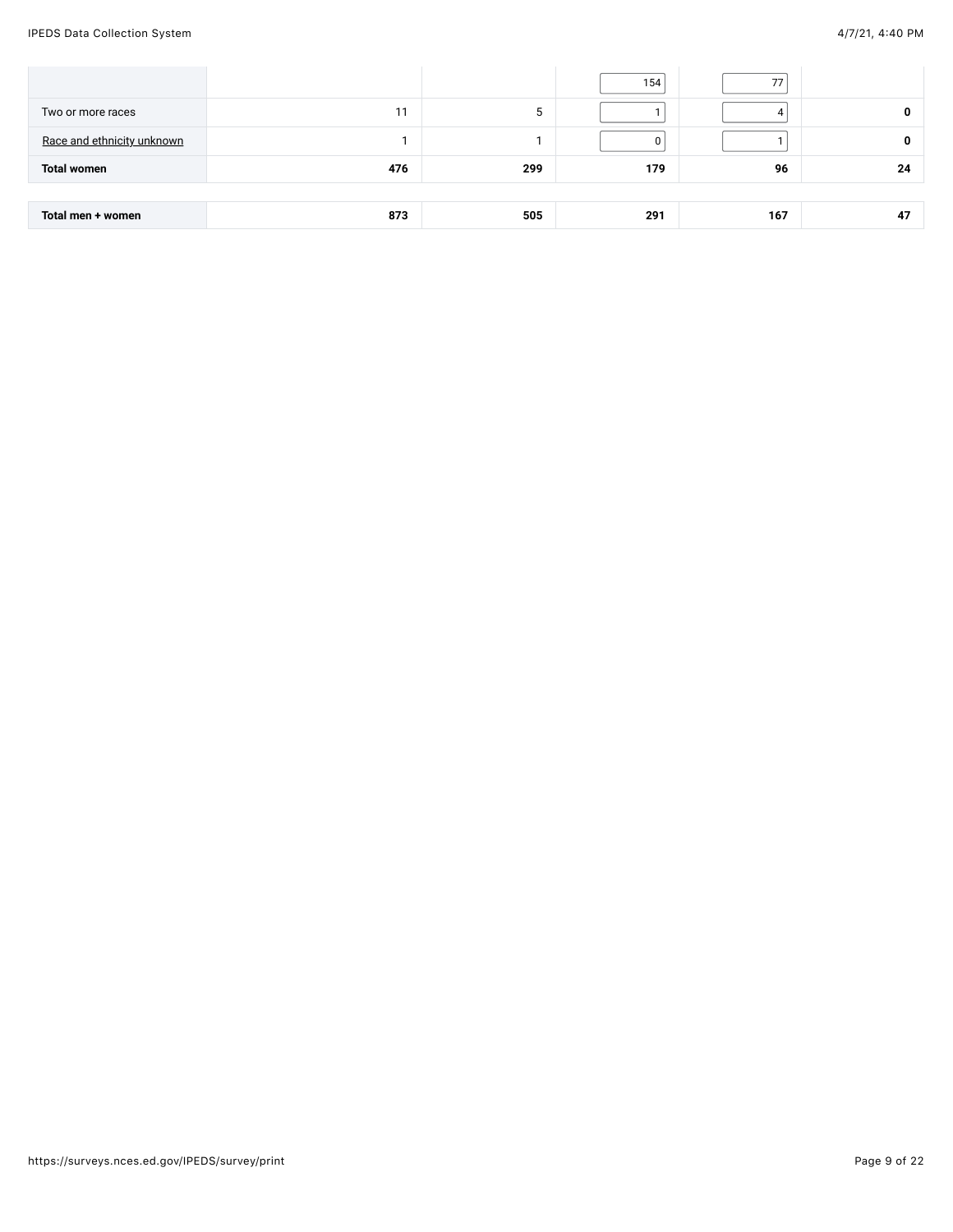Section II - Bachelor's or equivalent degree-seeking subcohort - Transfers/exclusions

- . In the columns below, report the status of those students in the [BACHELOR'S OR EQUIVALENT DEGREE-SEEKING SUBCOHORT](javascript:openglossary(79)) listed in Column 10 who did not complete a program within 150% of [normal time to completion.](javascript:openglossary(421))
- Report [transfers-out](javascript:openglossary(657)) who did not complete a program in Column 30. If the mission of your institution includes providing substantial preparation for students to enroll in another eligible institution WITHOUT having completed a program, you must report transfer-out data in Column 30. A school is required to report only on those students that the school knows have transferred to another eligible institution. A school must document that the student actually transferred. If it is not part of your mission, you may report transfer-out data if you wish.
- Report eligible [exclusions](javascript:openglossary(207)) from the subcohort in Column 45. The ONLY allowable categories for this column are: Students who died or became permanently disabled Students who left school to serve in the armed forces (or have been called up to active duty) Students who left school to serve with a foreign aid service of the Federal Government Students who left school to serve on an official church mission
- Column 52 [No longer enrolled] will be calculated for you. This includes students who have dropped out as well as those who completed in greater than 150% of normal time.

If you do not have any values to report in either Column 30, 45, or 51, you must enter at least one zero in a field on this screen to continue.

**Subcohort of [full-time](javascript:openglossary(259)), [first-time](javascript:openglossary(241)) students seeking a bachelor's or equivalent degree**

- Report Hispanic/Latino individuals of any race as Hispanic/Latino
- Report race for non-Hispanic/Latino individuals only

#### **Men**

| Screen 3 of 4                                | Cohort year 2014                                           |                                    |                                |                     |                |                       |  |  |  |
|----------------------------------------------|------------------------------------------------------------|------------------------------------|--------------------------------|---------------------|----------------|-----------------------|--|--|--|
|                                              | Bachelor's or<br>equivalent<br>degree-seeking<br>subcohort | Total<br>completers<br>within 150% | Total transfer-out<br>students | Total<br>exclusions | Still enrolled | No longer<br>enrolled |  |  |  |
|                                              | (Column 10)                                                | (Column 29)                        | (Column 30)                    | (Column 45)         | (Column 51)    | (Column 52)           |  |  |  |
| Nonresident alien                            | 19                                                         | 10                                 | 7                              |                     | $\mathbf{1}$   | 1                     |  |  |  |
| Hispanic/Latino                              | 52                                                         | 29                                 | 10                             |                     | $\overline{2}$ | 11                    |  |  |  |
| American Indian or Alaska Native             | $\mathbf 0$                                                | $\mathbf 0$                        | $\mathbf 0$                    |                     |                | 0                     |  |  |  |
| Asian                                        | $\mathbf{1}$                                               | 0                                  | $\mathbf{1}$                   |                     |                | 0                     |  |  |  |
| <b>Black or African American</b>             | 14                                                         | $\overline{2}$                     | 8                              |                     | $\mathbf{1}$   | 3                     |  |  |  |
| Native Hawaiian or Other Pacific<br>Islander |                                                            | 0                                  | $\mathbf{1}$                   |                     |                | 0                     |  |  |  |
| White                                        | 296                                                        | 159                                | 72                             | $\mathbf{1}$        | $\overline{7}$ | 57                    |  |  |  |
| Two or more races                            | 13                                                         | 6                                  | 3                              |                     | $\mathbf{1}$   | 3                     |  |  |  |
| Race and ethnicity unknown                   | $\mathbf{1}$                                               | 0                                  | $\mathbf{1}$                   |                     |                | 0                     |  |  |  |
| <b>Total men</b>                             | 397                                                        | 206                                | 103                            | 1                   | 12             | 75                    |  |  |  |

| Screen 3 of 4     | Cohort year 2014                                           |                                    |                                |                     |                |                       |  |  |  |
|-------------------|------------------------------------------------------------|------------------------------------|--------------------------------|---------------------|----------------|-----------------------|--|--|--|
|                   | Bachelor's or<br>equivalent<br>degree-seeking<br>subcohort | Total<br>completers<br>within 150% | Total transfer-out<br>students | Total<br>exclusions | Still enrolled | No longer<br>enrolled |  |  |  |
|                   | (Column 10)                                                | (Column 29)                        | (Column 30)                    | (Column 45)         | (Column 51)    | (Column 52)           |  |  |  |
| Nonresident alien | 12                                                         | 8                                  | 3                              |                     |                |                       |  |  |  |
| Hispanic/Latino   | 55                                                         | 29                                 | 12                             |                     | $\mathbf{r}$   | 11                    |  |  |  |
|                   |                                                            |                                    |                                |                     |                |                       |  |  |  |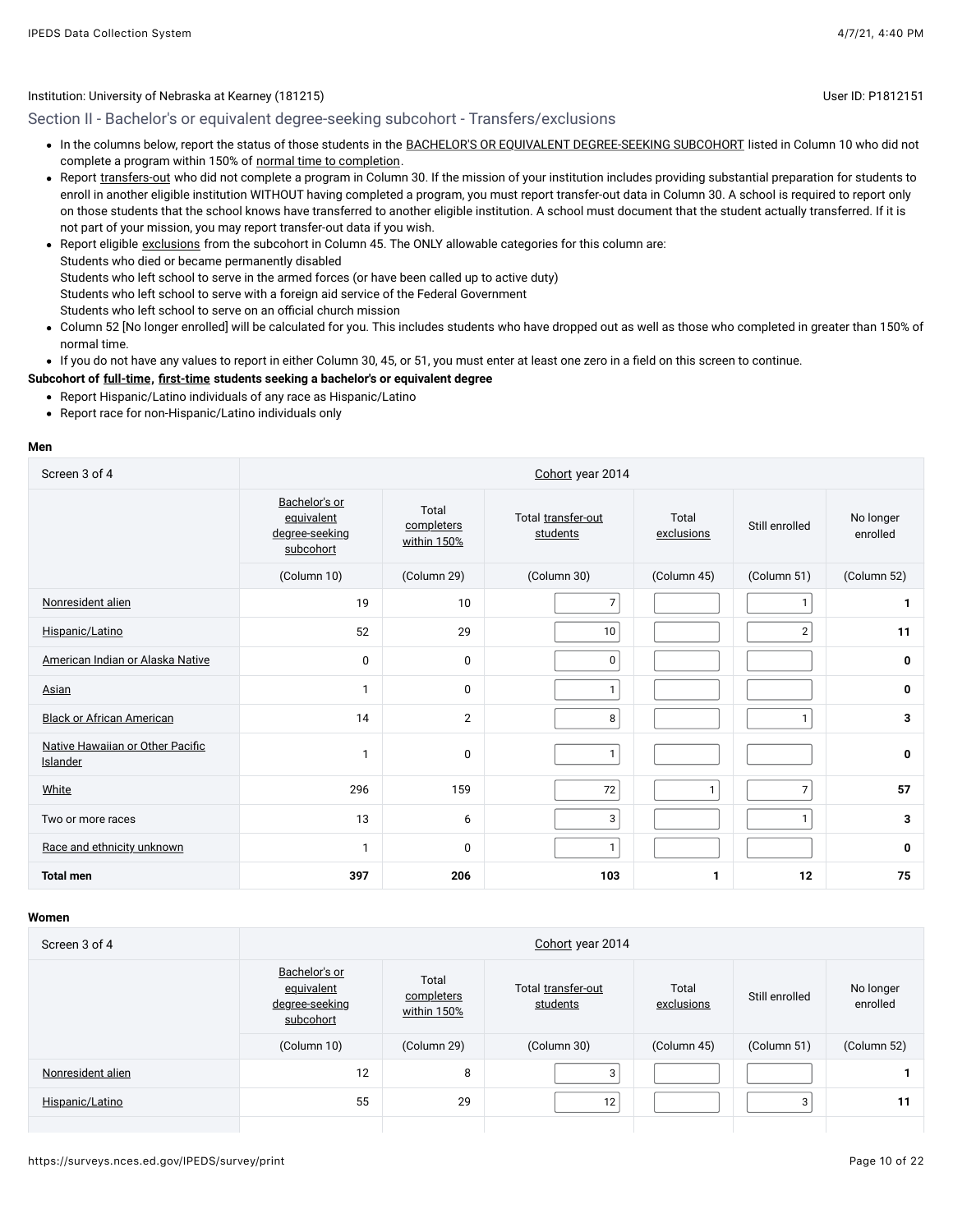| American Indian or Alaska Native             |                | 0   |     |              |                | 0   |
|----------------------------------------------|----------------|-----|-----|--------------|----------------|-----|
| Asian                                        | 3              | ٠   |     |              |                |     |
| <b>Black or African American</b>             | $\overline{7}$ | 3   | 3   |              |                | 0   |
| Native Hawaiian or Other Pacific<br>Islander | 0              | 0   |     |              |                | 0   |
| White                                        | 386            | 252 | 101 |              | $\overline{2}$ | 30  |
| Two or more races                            | 11             | 5   | 5   |              |                |     |
| Race and ethnicity unknown                   | и              | 1   |     |              |                | 0   |
| <b>Total women</b>                           | 476            | 299 | 126 | $\mathbf{2}$ | 5              | 44  |
|                                              |                |     |     |              |                |     |
| Total men + women                            | 873            | 505 | 229 | 3            | 17             | 119 |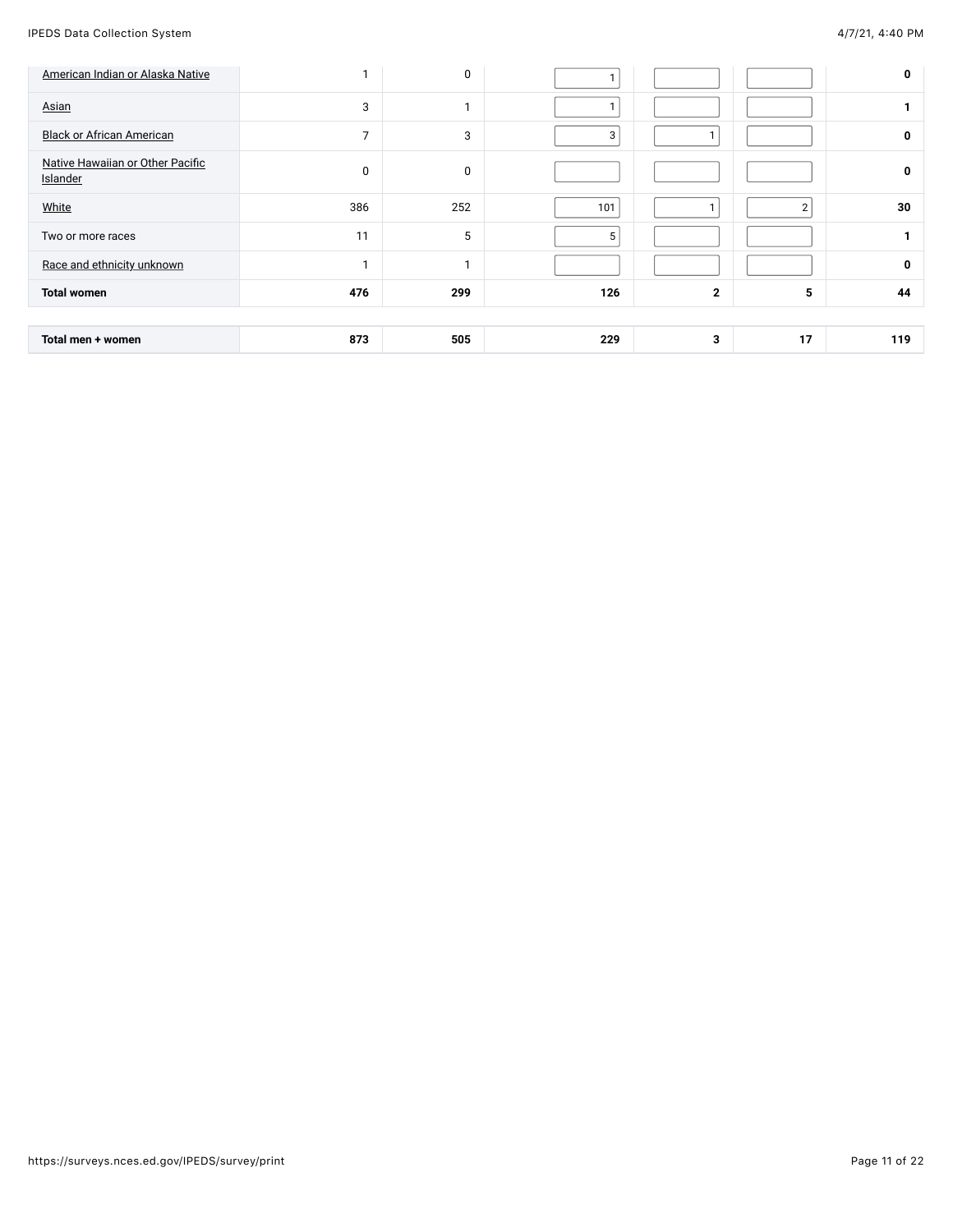## Section II - Bachelor's or equivalent degree-seeking cohort - Pell recipients and a recipients of a subsidized Direct Loan who did not receive a Pell Grant

#### **For each subcohort, report the number of students in the cohort, total exclusions for the cohort, the number of students that completed a bachelor's or equivalent degree within 150% of normal time to completion, and the total completers within 150%.**

- Recipients of a Pell Grant and Recipients of a Direct Subsidized Loan that did not receive a Pell Grant are **mutually exclusive**, that is, if a student is in one cohort, they cannot be in the other cohort.
	- The total of these 2 subcohorts must be less than the Bachelor's or equivalent degree-seeking cohort

#### **Subcohort of [full-time](javascript:openglossary(259)), [first-time](javascript:openglossary(241)) students seeking a bachelor's or equivalent degree**

| Screen 4 of 4                                                                                      | Cohort year 2014                |                  |                                                                |                                 |  |  |  |
|----------------------------------------------------------------------------------------------------|---------------------------------|------------------|----------------------------------------------------------------|---------------------------------|--|--|--|
|                                                                                                    | Number of students<br>in cohort | Total exclusions | Completed<br>bachelor's degree<br>or equivalent<br>within 150% | Total completers<br>within 150% |  |  |  |
|                                                                                                    | (Column 10)                     | (Column 45)      | (Column 18)                                                    | (Column 29)                     |  |  |  |
| Bachelor's or equivalent degree-seeking cohort                                                     | 873                             | 3                | 505                                                            | 505                             |  |  |  |
| Recipients of a Pell Grant (within entering year)                                                  | 312                             |                  | 159                                                            | 159                             |  |  |  |
| Recipients of a Direct Subsidized Loan (within entering year) that did<br>not receive a Pell Grant | 100                             | $\overline{2}$   | 42                                                             | 42                              |  |  |  |
| Did not receive either a Pell Grant or Direct Subsidized Loan (within<br>entering year)            | 461                             | $\Omega$         | 304                                                            | 304                             |  |  |  |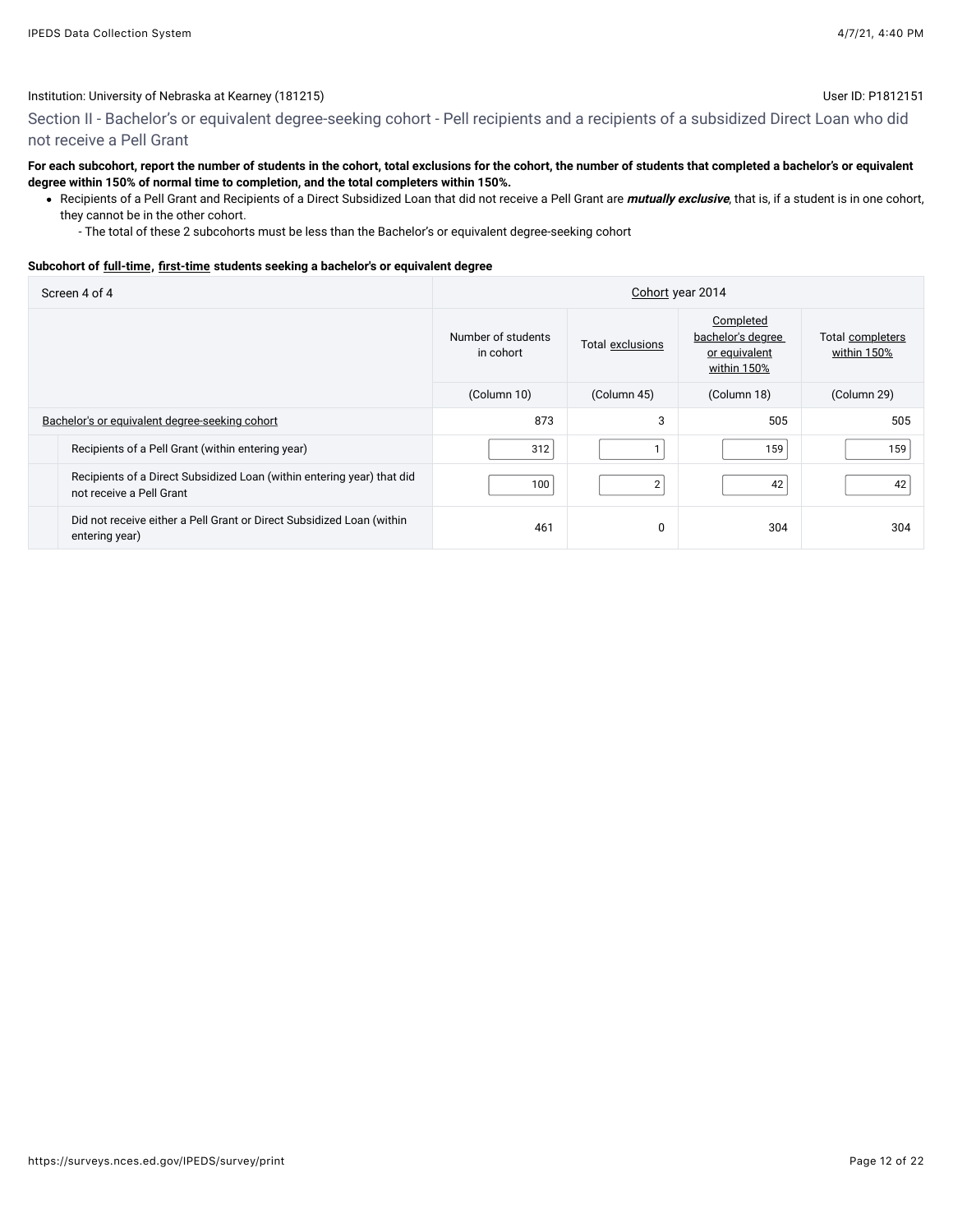Section III - Other degree/certificate-seeking subcohort - Completers within 150%

- In the columns below, report the status of the subcohort of students seeking other than a bachelor's or equivalent degree listed in Column 10.
- Of the students in Column 10, those who attained a degree or certificate other than a bachelor's degree within 150% of the normal time to complete the program as of August 31, 2020 should be reported in either Column 11 or 12, depending on the length of the program completed.
- Of the students in Column 10, those who attained a bachelor's degree or equivalent within 150% of normal time should be reported in Column 18.

#### **Subcohort of [full-time](javascript:openglossary(259)), [first-time](javascript:openglossary(241)) students seeking other than a bachelor's degree**

- Report Hispanic/Latino individuals of any race as Hispanic/Latino
- Report race for non-Hispanic/Latino individuals only

#### **Men**

| Screen 1 of 3                                          |                                                   |                                                                                   | Cohort year 2014                                                                                 |                                                      |                                    |  |  |
|--------------------------------------------------------|---------------------------------------------------|-----------------------------------------------------------------------------------|--------------------------------------------------------------------------------------------------|------------------------------------------------------|------------------------------------|--|--|
|                                                        |                                                   |                                                                                   | Subcohort students who completed their program within 150% of normal time to completion          |                                                      |                                    |  |  |
|                                                        | Other<br>degree/certificate-<br>seeking subcohort | <b>O</b> Completers of programs of<br>less than 2 academic yrs (or<br>equivalent) | <b>t</b> Completers of programs of at least 2<br>but less than 4 academic yrs (or<br>equivalent) | Completers of<br>bachelor's or<br>equivalent degrees | Total<br>completers<br>within 150% |  |  |
|                                                        | (Column 10)                                       | (Column 11)                                                                       | (Column 12)                                                                                      | (Column 18)                                          | (Column 29)                        |  |  |
| Nonresident alien                                      | $\mathbf{1}$                                      |                                                                                   | 0                                                                                                |                                                      | 0                                  |  |  |
| Hispanic/Latino                                        | $\overline{2}$                                    |                                                                                   |                                                                                                  | 1                                                    | $\mathbf{1}$                       |  |  |
| American Indian<br>or Alaska Native                    | $\mathbf{1}$                                      |                                                                                   |                                                                                                  |                                                      | 0                                  |  |  |
| <b>Asian</b>                                           | $\mathbf{1}$                                      |                                                                                   | $\mathbf{1}$                                                                                     |                                                      | $\mathbf{1}$                       |  |  |
| <b>Black or African</b><br>American                    | $\mathbf{1}$                                      |                                                                                   |                                                                                                  |                                                      | 0                                  |  |  |
| <b>Native Hawaiian</b><br>or Other Pacific<br>Islander | 0                                                 |                                                                                   |                                                                                                  |                                                      | 0                                  |  |  |
| White                                                  | 17                                                |                                                                                   | 3                                                                                                | 4 <sup>1</sup>                                       | $\overline{7}$                     |  |  |
| Two or more<br>races                                   | $\pmb{0}$                                         |                                                                                   |                                                                                                  |                                                      | 0                                  |  |  |
| Race and<br>ethnicity unknown                          | $\mathbf 0$                                       |                                                                                   |                                                                                                  |                                                      | 0                                  |  |  |
| <b>Total men</b>                                       | 23                                                | 0                                                                                 | 4                                                                                                | 5                                                    | 9                                  |  |  |

| Screen 1 of 3                       |                                          | Cohort year 2014                                                                  |                                                                                                |                                                      |                           |  |  |  |  |
|-------------------------------------|------------------------------------------|-----------------------------------------------------------------------------------|------------------------------------------------------------------------------------------------|------------------------------------------------------|---------------------------|--|--|--|--|
|                                     | Other                                    |                                                                                   | Subcohort students who completed their program within 150% of normal time to completion        | Total                                                |                           |  |  |  |  |
|                                     | degree/certificate-<br>seeking subcohort | <b>O</b> Completers of programs of<br>less than 2 academic yrs (or<br>equivalent) | <b>Completers of programs of at least 2</b><br>but less than 4 academic yrs (or<br>equivalent) | Completers of<br>bachelor's or<br>equivalent degrees | completers<br>within 150% |  |  |  |  |
|                                     | (Column 10)                              | (Column 11)                                                                       | (Column 12)                                                                                    | (Column 18)                                          | (Column 29)               |  |  |  |  |
| Nonresident alien                   | 3                                        |                                                                                   | $\overline{2}$                                                                                 |                                                      | 2                         |  |  |  |  |
| Hispanic/Latino                     | 15                                       |                                                                                   | $\overline{2}$                                                                                 | 9                                                    | 11                        |  |  |  |  |
| American Indian<br>or Alaska Native | 0                                        |                                                                                   |                                                                                                |                                                      | 0                         |  |  |  |  |
| Asian                               |                                          |                                                                                   |                                                                                                |                                                      |                           |  |  |  |  |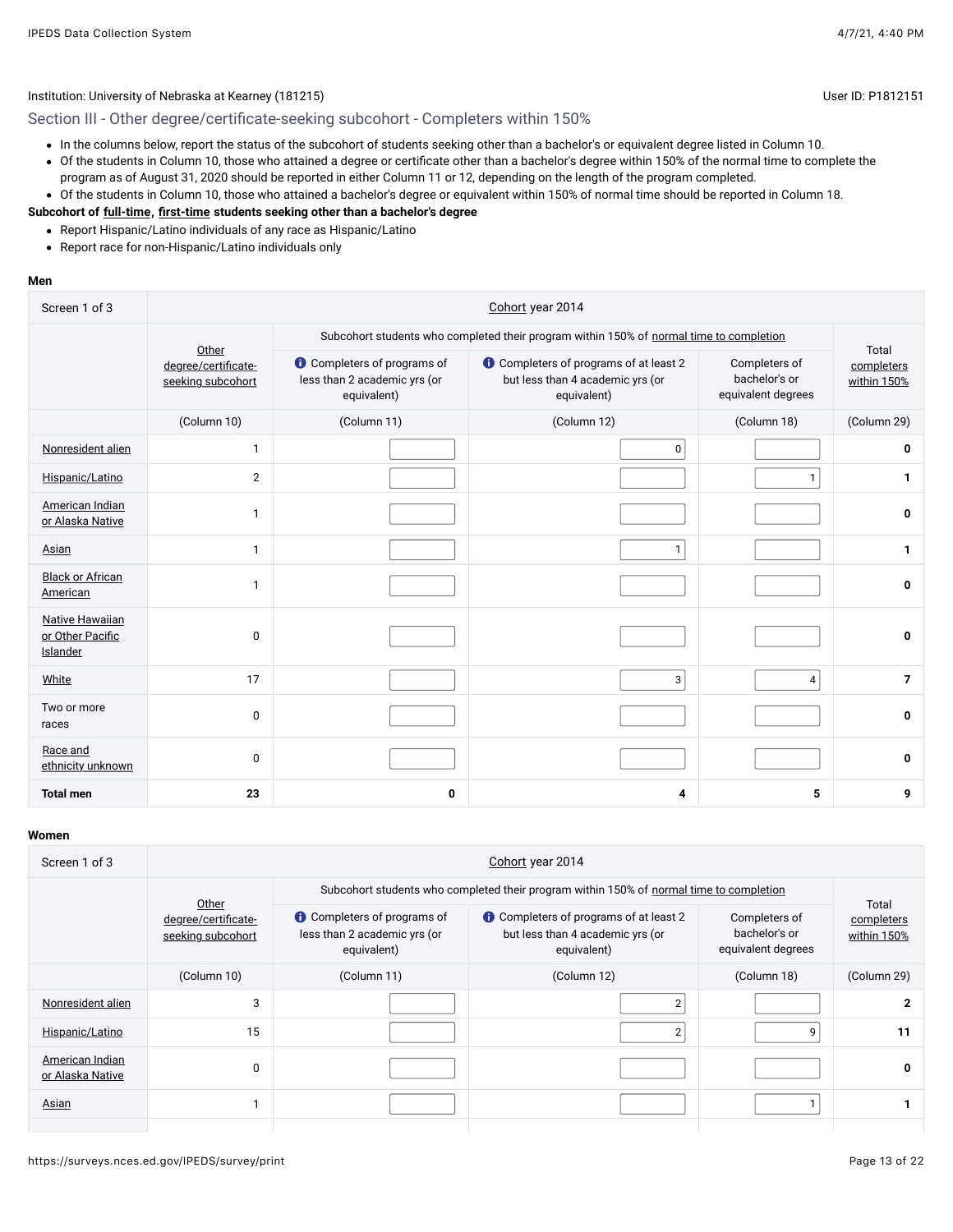| <b>Black or African</b><br>American                    | $\overline{2}$ |   |    |    | 0  |
|--------------------------------------------------------|----------------|---|----|----|----|
| <b>Native Hawaiian</b><br>or Other Pacific<br>Islander | $\mathbf 0$    |   |    |    | 0  |
| White                                                  | 68             |   | 27 | 23 | 50 |
| Two or more<br>races                                   | $\mathbf 0$    |   |    |    | 0  |
| Race and<br>ethnicity unknown                          | $\bf{0}$       |   |    |    | 0  |
| <b>Total women</b>                                     | 89             | 0 | 31 | 33 | 64 |
|                                                        |                |   |    |    |    |
| Total men +<br>women                                   | 112            | 0 | 35 | 38 | 73 |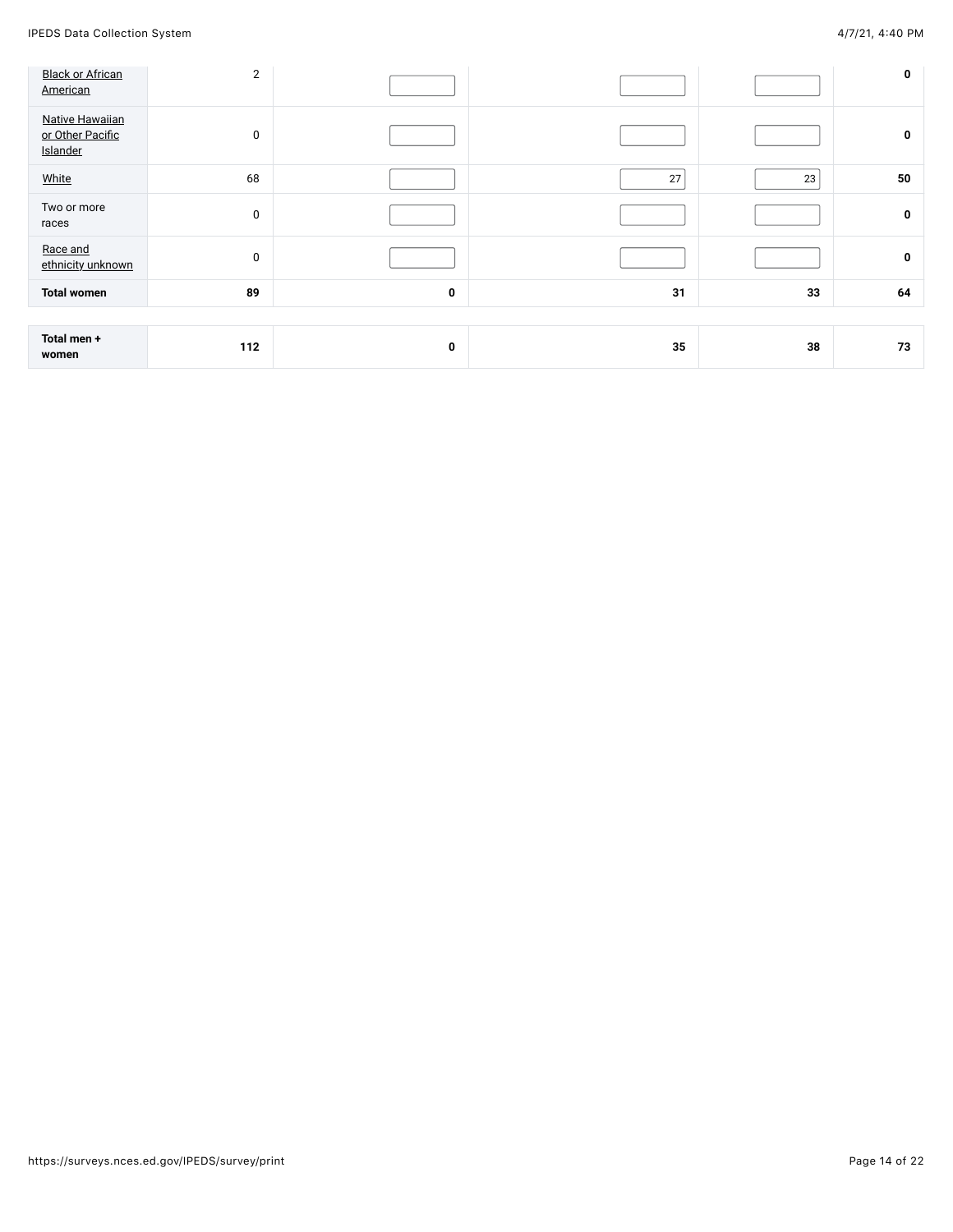## Section III - Other degree/certificate-seeking subcohort - Transfers/exclusions

- . In the columns below, report the status of those students in the [OTHER DEGREE/CERTIFICATE-SEEKING SUBCOHORT](javascript:openglossary(441)) listed in Column 10 who did not complete a program within 150% of [normal time to completion.](javascript:openglossary(421))
- Report [transfers-out](javascript:openglossary(657)) who did not complete a program in Column 30. A school is required to report only on those students that the school knows have transferred to another eligible institution. A school must document that the student actually transferred. If it is not part of your mission, you may report transferout data if you wish.
- Report eligible [exclusions](javascript:openglossary(207)) from the subcohort in Column 45. The ONLY allowable categories for this column are: Students who died or became permanently disabled Students who left school to serve in the armed forces (or have been called up to active duty) Students who left school to serve with a foreign aid service of the Federal Government Students who left school to serve on an official church mission
- Column 52 [No longer enrolled] will be calculated for you. This includes students who dropped out as well as those who completed in greater than 150% of normal time.
- If you do not have any values to report in either Column 30, 45, or 51, you must enter at least one zero in a field on this screen to continue.

#### **Subcohort of [full-time](javascript:openglossary(259)), [first-time](javascript:openglossary(241)) students seeking other than a bachelor's degree**

- Report Hispanic/Latino individuals of any race as Hispanic/Latino
- Report race for non-Hispanic/Latino individuals only

#### **Men**

| Screen 2 of 3                                | Cohort year 2014                              |                                 |                                |                     |                |                                 |  |  |
|----------------------------------------------|-----------------------------------------------|---------------------------------|--------------------------------|---------------------|----------------|---------------------------------|--|--|
|                                              | Other degree/certificate-seeking<br>subcohort | Total completers<br>within 150% | Total transfer-out<br>students | Total<br>exclusions | Still enrolled | <b>No</b><br>longer<br>enrolled |  |  |
|                                              | (Column 10)                                   | (Column 29)                     | (Column 30)                    | (Column 45)         | (Column 51)    | (Column<br>52)                  |  |  |
| Nonresident alien                            | $\mathbf{1}$                                  | 0                               |                                |                     |                | 0                               |  |  |
| Hispanic/Latino                              | $\overline{2}$                                | $\mathbf{1}$                    | $\mathbf{1}$                   |                     |                | 0                               |  |  |
| American Indian or Alaska<br><b>Native</b>   | $\mathbf{1}$                                  | $\mathbf 0$                     | $\mathbf{1}$                   |                     |                | 0                               |  |  |
| Asian                                        | $\mathbf{1}$                                  | $\mathbf{1}$                    |                                |                     | 0              | 0                               |  |  |
| <b>Black or African American</b>             | $\mathbf{1}$                                  | $\mathbf 0$                     | $\mathbf{1}$                   |                     |                | 0                               |  |  |
| Native Hawaiian or Other<br>Pacific Islander | $\mathbf 0$                                   | 0                               |                                |                     |                | $\bf{0}$                        |  |  |
| White                                        | 17                                            | $\overline{7}$                  | $\overline{7}$                 | $\mathbf{1}$        | 0              | $\mathbf{2}$                    |  |  |
| Two or more races                            | 0                                             | $\mathbf 0$                     |                                |                     |                | 0                               |  |  |
| Race and ethnicity unknown                   | 0                                             | $\mathbf 0$                     |                                |                     |                | 0                               |  |  |
| <b>Total men</b>                             | 23                                            | 9                               | 10                             | 1                   | 1              | $\mathbf{2}$                    |  |  |

#### **Women**

| Screen 2 of 3             | Cohort year 2014                              |                                 |                                |                     |                |                                 |  |  |
|---------------------------|-----------------------------------------------|---------------------------------|--------------------------------|---------------------|----------------|---------------------------------|--|--|
|                           | Other degree/certificate-seeking<br>subcohort | Total completers<br>within 150% | Total transfer-out<br>students | Total<br>exclusions | Still enrolled | <b>No</b><br>longer<br>enrolled |  |  |
|                           | (Column 10)                                   | (Column 29)                     | (Column 30)                    | (Column 45)         | (Column 51)    | (Column<br>52)                  |  |  |
| Nonresident alien         | 3                                             | 2                               |                                |                     | 0              | 0                               |  |  |
| Hispanic/Latino           | 15                                            | 11                              | 3                              |                     | $\mathbf{0}$   |                                 |  |  |
| American Indian or Alaska |                                               |                                 |                                |                     |                |                                 |  |  |

https://surveys.nces.ed.gov/IPEDS/survey/print Page 15 of 22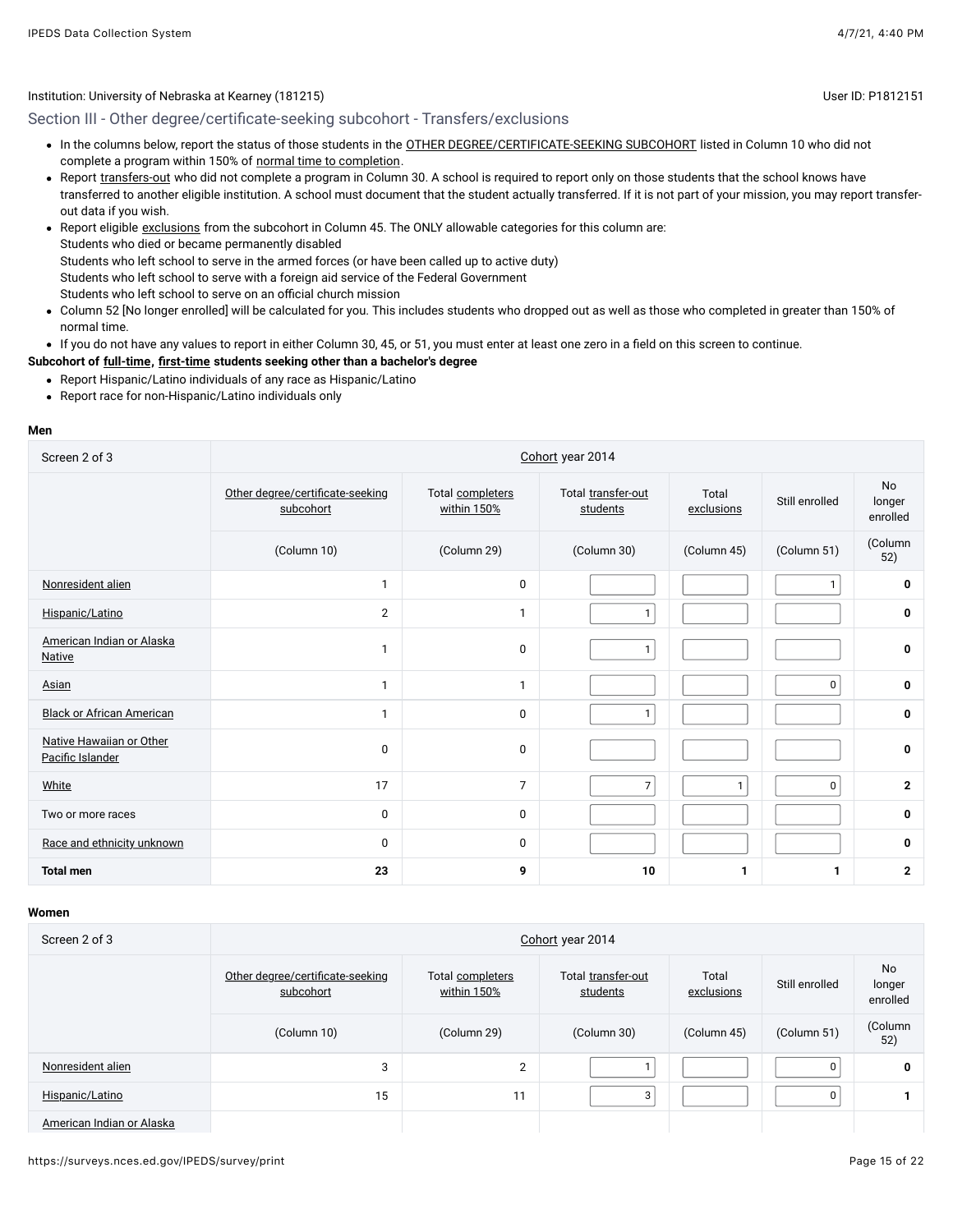| <b>Native</b>                                | $\mathbf 0$    | 0           |                |   |                | 0              |
|----------------------------------------------|----------------|-------------|----------------|---|----------------|----------------|
| Asian                                        | и              |             |                |   |                | 0              |
| <b>Black or African American</b>             | $\overline{2}$ | $\mathbf 0$ | $\overline{2}$ |   |                | 0              |
| Native Hawaiian or Other<br>Pacific Islander | 0              | $\bf{0}$    |                |   |                | 0              |
| White                                        | 68             | 50          | 14             |   | $\overline{2}$ | $\overline{2}$ |
| Two or more races                            | $\mathbf 0$    | $\mathbf 0$ |                |   |                | 0              |
| Race and ethnicity unknown                   | $\mathbf 0$    | $\mathbf 0$ |                |   |                | 0              |
| <b>Total women</b>                           | 89             | 64          | 20             | 0 | $\overline{2}$ | 3              |
|                                              |                |             |                |   |                |                |
| Total men + women                            | 112            | 73          | 30             | 1 | 3              | 5              |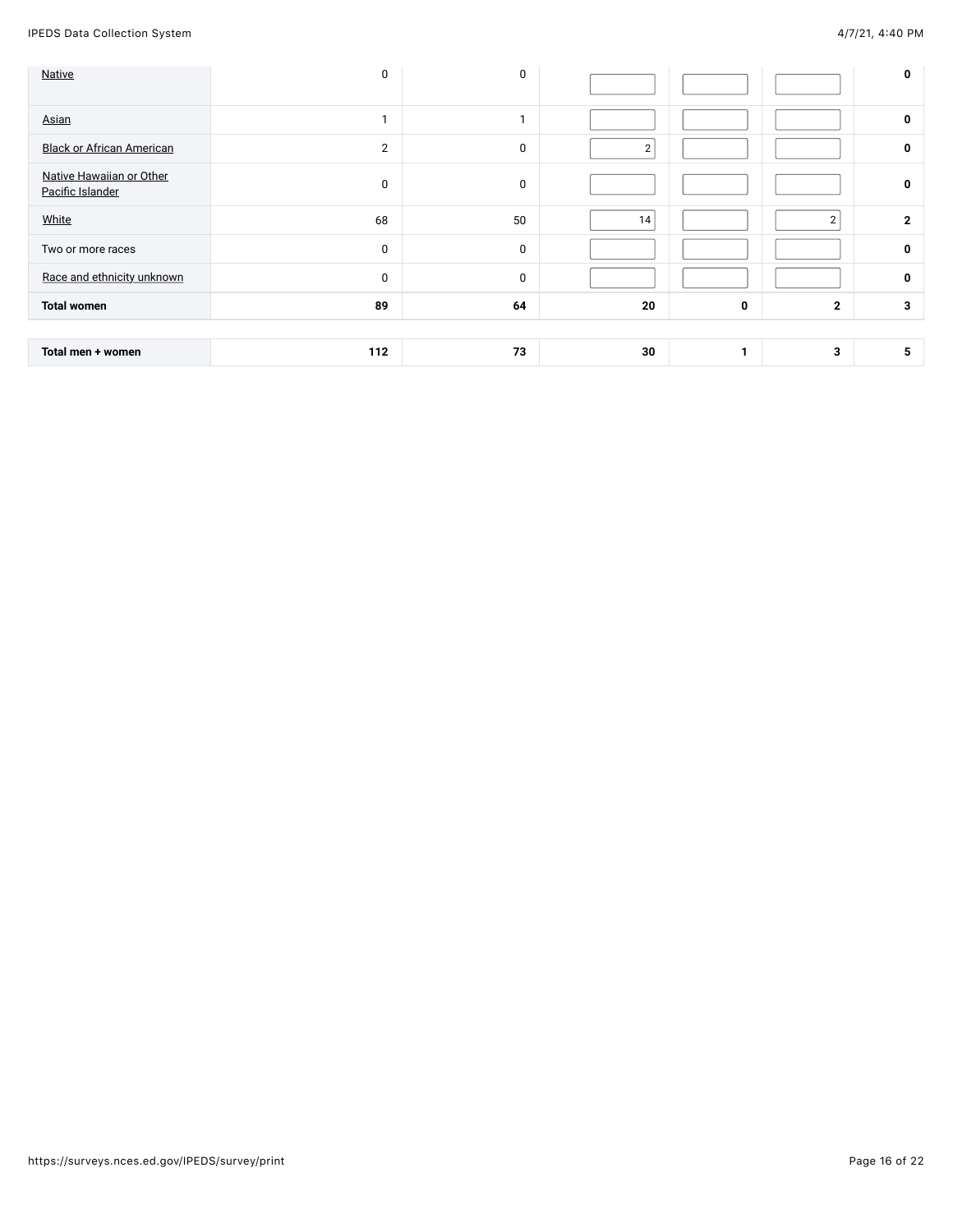Section III - Other degree/certificate-seeking subcohort - Pell recipients and recipients of a subsidized Direct Loan who did not receive a Pell Grant

#### **For each subcohort, report the number of students in the cohort, total exclusions for the cohort, the number of students who completed a bachelor's or equivalent degree with 150%, and the total completers within 150%.**

- Recipients of a Pell Grant and Recipients of a Direct Subsidized Loan that did not receive a Pell Grant are **mutually exclusive**, that is, if a student is in one cohort, they cannot be in the other cohort.
	- The total of these 2 subcohorts must be less than the other degree/certificate-seeking cohort

#### **Subcohort of [full-time](javascript:openglossary(259)), [first-time](javascript:openglossary(241)) students seeking other than a bachelor's degree**

| Screen 3 of 3                                                                                      | Cohort year 2014                |                  |                                                                |                                 |  |
|----------------------------------------------------------------------------------------------------|---------------------------------|------------------|----------------------------------------------------------------|---------------------------------|--|
|                                                                                                    | Number of students<br>in cohort | Total exclusions | Completed<br>bachelor's degree<br>or equivalent<br>within 150% | Total completers<br>within 150% |  |
|                                                                                                    | (Column 10)                     | (Column 45)      | (Column 18)                                                    | (Column 29)                     |  |
| Other degree/certificate-seeking cohort                                                            | 112                             |                  | 38                                                             | 73                              |  |
| Recipients of a Pell Grant (within entering year)                                                  | 42                              | 0                | 14                                                             | 14                              |  |
| Recipients of a Direct Subsidized Loan (within entering year) that did<br>not receive a Pell Grant | 8                               |                  | $\overline{2}$                                                 | 2                               |  |
| Did not receive either a Pell Grant or Direct Subsidized Loan (within<br>entering year)            | 62                              | 0                | 22                                                             | 57                              |  |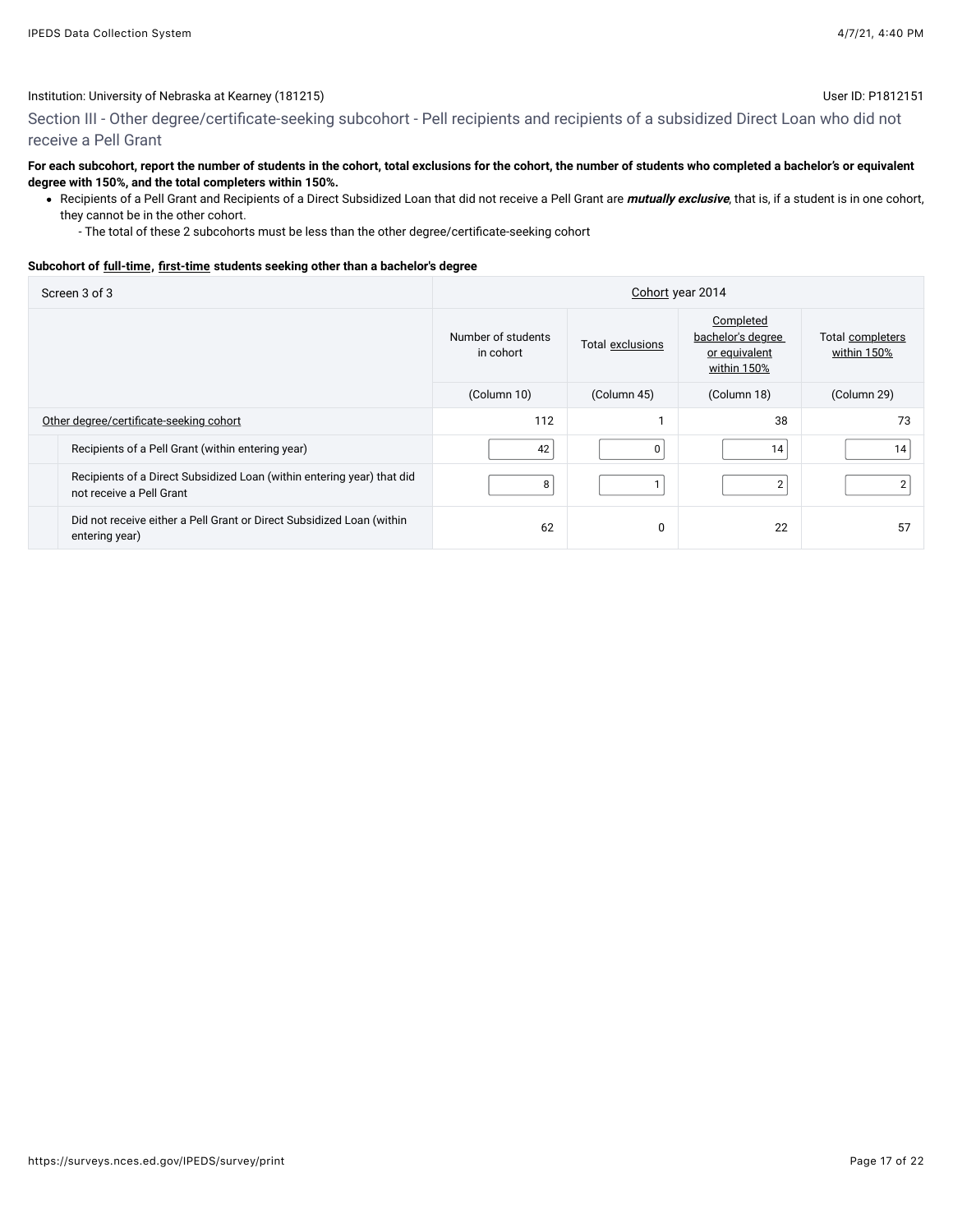## Graduation and transfer-out rates

## **Calculation of graduation and transfer-out rates**

| Screen 1 of 2                                          | Cohort year 2014 |                   |  |
|--------------------------------------------------------|------------------|-------------------|--|
|                                                        | Graduation rate  | Transfer-out rate |  |
| Overall Rates (will be displayed on College Navigator) | 59               | 26                |  |
| Men                                                    | 51               | רמ                |  |
| Women                                                  | 64               | 26                |  |

#### **Graduation rates displayed below in bold italics will be displayed on College Navigator**

## Graduation rates for students pursuing bachelor's or equivalent degrees

|                                           | 4 year graduation rate | 5 year graduation rate | 6 year graduation rate |
|-------------------------------------------|------------------------|------------------------|------------------------|
| Men                                       | 28                     | 46                     | 52                     |
| Women                                     | 38                     | 58                     | 63                     |
|                                           |                        |                        |                        |
| Total (men and women)                     | 33                     | 53                     | 58                     |
| Nonresident alien                         | 19                     | 55                     | 58                     |
| Hispanic/Latino                           | 26                     | 49                     | 54                     |
| American Indian or Alaska Native          | 0                      | 0                      | 0                      |
| Asian                                     | 25                     | 25                     | 25                     |
| <b>Black or African American</b>          | 5                      | 15                     | 25                     |
| Native Hawaiian or Other Pacific Islander | 0                      | 0                      | 0                      |
| White                                     | 37                     | 55                     | 60                     |
| Two or more races                         | 17                     | 42                     | 46                     |
| Race and ethnicity unknown                | 0                      | 50                     | 50                     |

#### **Do you wish to provide additional context notes?**

 $\circ$ No Yes You may use the box below to provide additional context for the data you have reported above. Context notes will be posted on the College Navigator website. Therefore, you should write all context notes using proper grammar (e.g., complete sentences with punctuation) and common language that can be easily understood by students and parents (e.g., spell out acronyms).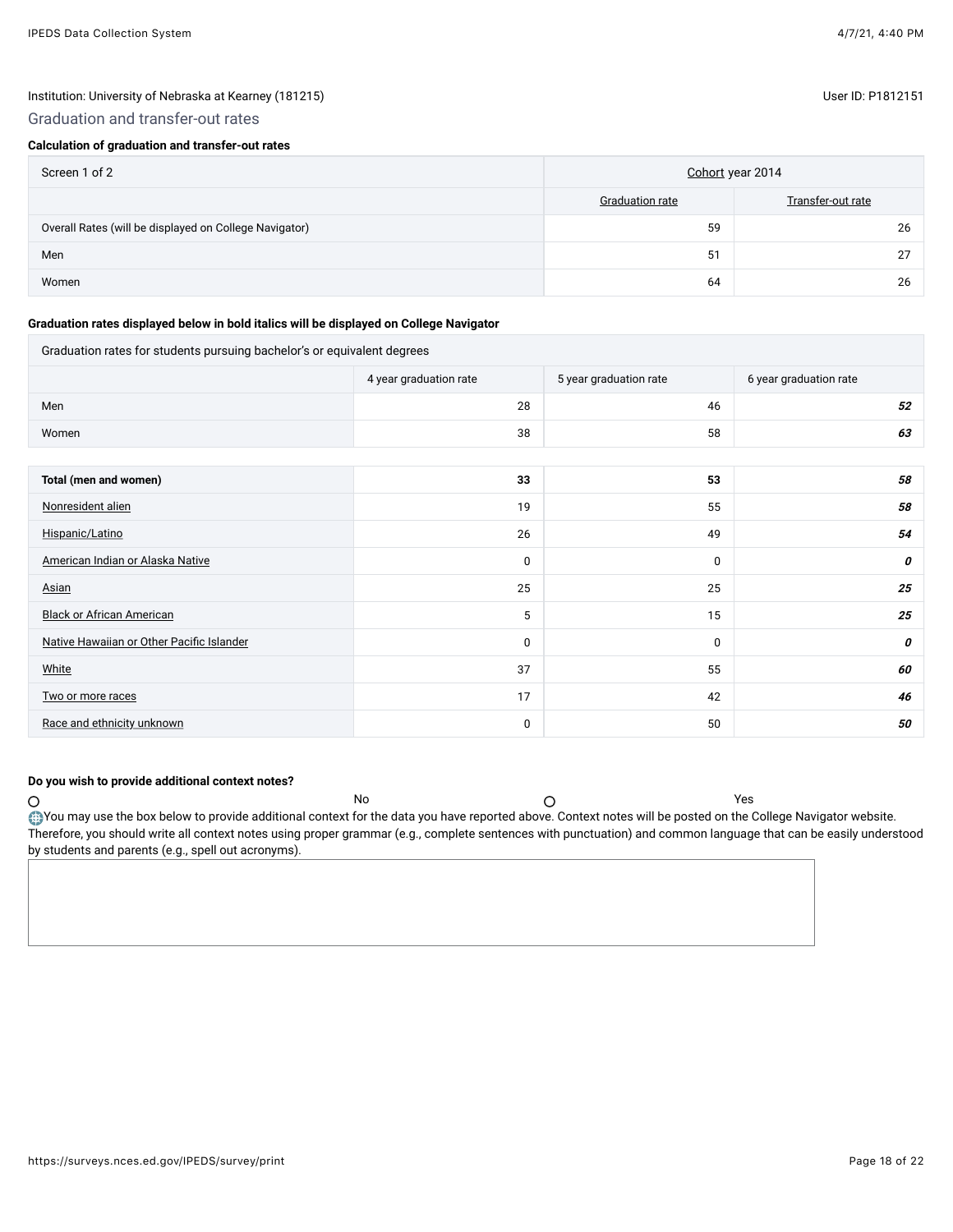## 4-year average rates

## **4-year average rates**

## Screen 2 of 2

#### **Men**

|                              | 2011 | 2012 | 2013 | 2014 | 4-year Total |
|------------------------------|------|------|------|------|--------------|
| <b>Adjusted cohort</b>       | 417  | 487  | 423  | 418  | 1,745        |
| Total completers within 150% | 224  | 262  | 214  | 215  | 915          |
| Total transfer-out students  | 83   | 136  | 118  | 113  | 450          |

#### **Women**

|                              | 2011 | 2012 | 2013 | 2014 | 4-year Total |
|------------------------------|------|------|------|------|--------------|
| Adjusted cohort              | 638  | 636  | 584  | 563  | 2,421        |
| Total completers within 150% | 423  | 394  | 348  | 363  | 1,528        |
| Total transfer-out students  | 110  | 183  | 165  | 146  | 604          |

#### **Total (men and women)**

|                              | 2011  | 2012  | 2013  | 2014 | 4-year Total |
|------------------------------|-------|-------|-------|------|--------------|
| Adjusted cohort              | 1,055 | 1,123 | 1,007 | 981  | 4,166        |
| Total completers within 150% | 647   | 656   | 562   | 578  | 2,443        |
| Total transfer-out students  | 193   | 319   | 283   | 259  | 1,054        |
|                              |       |       |       |      |              |

| 4-year average Student Right-to-Know completion or graduation rate calculation | 59 |
|--------------------------------------------------------------------------------|----|
| (Total Completers within 150% / Adjusted Cohort)                               |    |
|                                                                                |    |
| 4-year average Student Right-to-Know transfer-out rate calculation             | 25 |
|                                                                                |    |

(Total Transfer-out Students / Adjusted Cohort)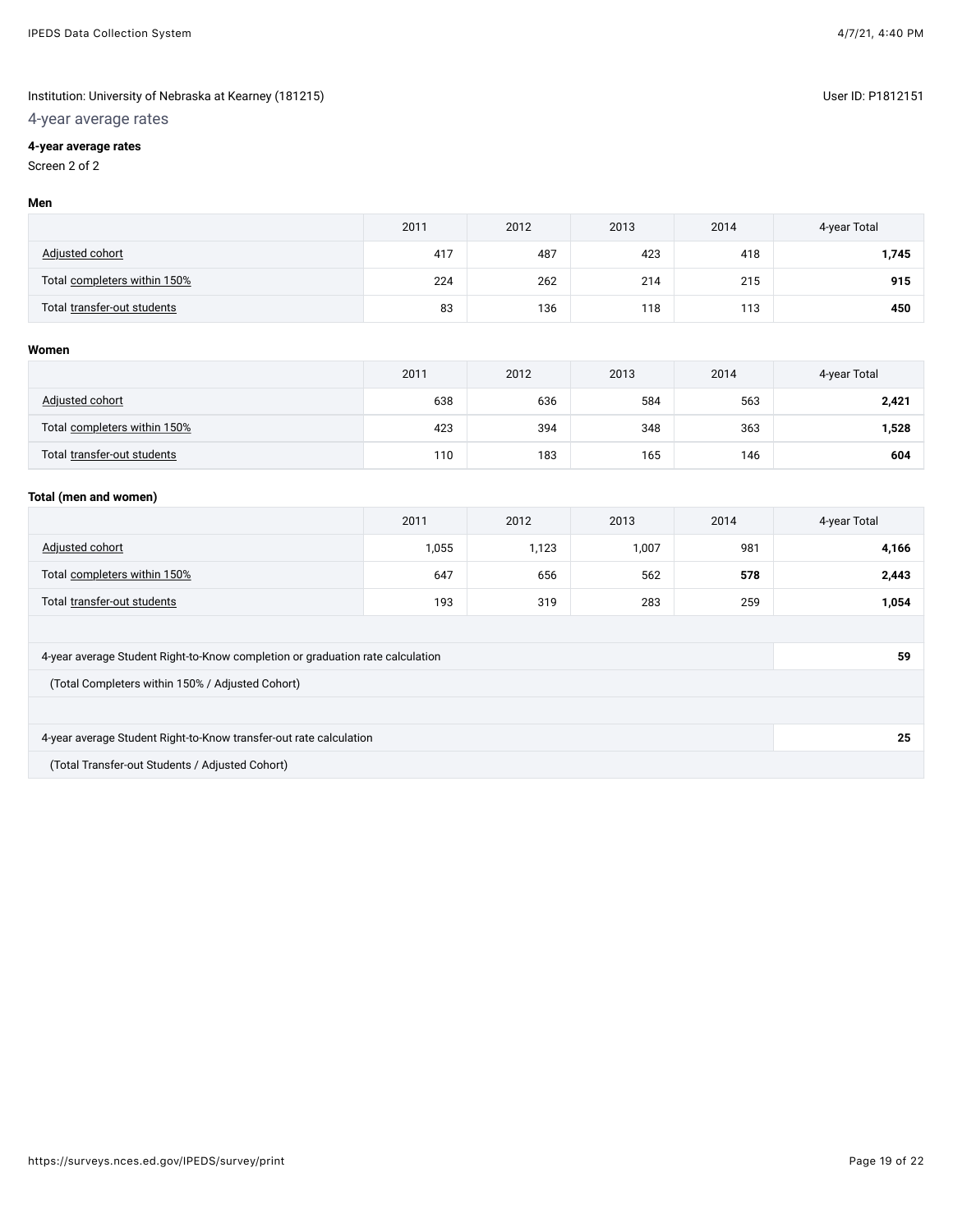#### Prepared by

#### **Prepared by**

Reporting Reminders:

- The name of the preparer is being collected so that we can follow up with the appropriate person in the event that there are questions concerning the data.
- The Keyholder will be copied on all email correspondence to other preparers.
- The time it took to prepare this component is being collected so that we can continue to improve our estimate of the reporting burden associated with IPEDS. • Please include in your estimate the time it took for you to review instructions, query and search data sources, complete and review the component, and submit
- the data through the Data Collection System.
- Thank you for your assistance.

| This survey component was prepared by: |                        |   |                          |   |                   |
|----------------------------------------|------------------------|---|--------------------------|---|-------------------|
| $\circledcirc$                         | Keyholder              | └ | <b>SFA Contact</b>       | ◡ | <b>HR Contact</b> |
|                                        | <b>Finance Contact</b> | U | Academic Library Contact |   | Other             |
| Name:                                  | Megan Fryda            |   |                          |   |                   |
| Email:                                 | frydamm@unk.edu        |   |                          |   |                   |
|                                        |                        |   |                          |   |                   |

How many staff from your institution only were involved in the data collection and reporting process of this survey component?

2.00 Number of Staff (including yourself)

How many hours did you and others from your institution only spend on each of the steps below when responding to this survey component? Exclude the hours spent collecting data for state and other reporting purposes.

| Staff member  | <b>Collecting Data Needed</b> | Revising Data to Match<br><b>IPEDS Requirements</b> | <b>Entering Data</b>       | Revising and Locking Data |  |
|---------------|-------------------------------|-----------------------------------------------------|----------------------------|---------------------------|--|
| Your office   | 4.00<br>hours                 | 3.00<br>hours                                       | 2.00 <sub>1</sub><br>hours | 1.00<br>hours             |  |
| Other offices | 2.00<br>hours                 | hours                                               | hours                      | hours                     |  |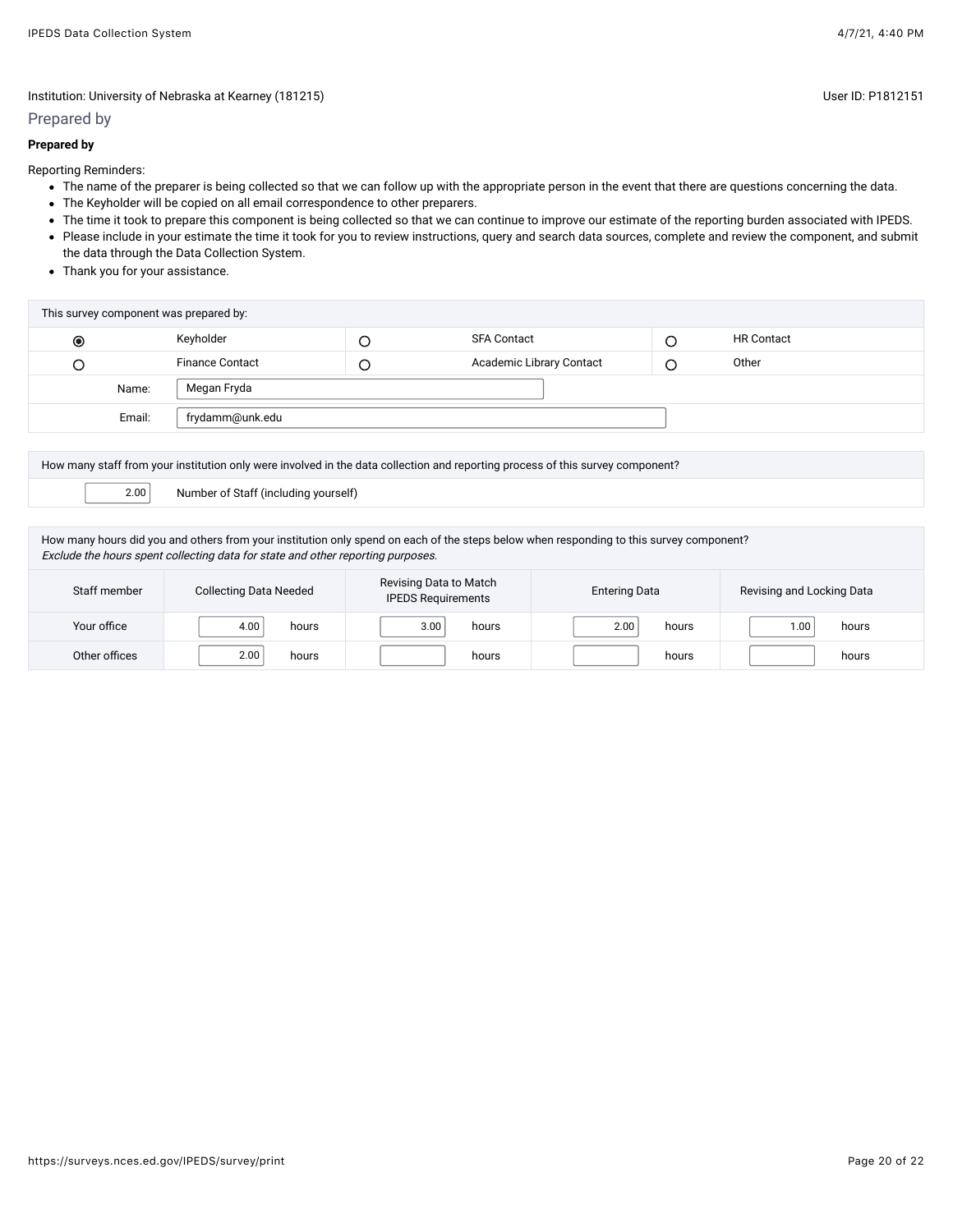## Institution: University of Nebraska at Kearney (181215) Contract the Contract of Contract of Disease ID: P1812151

## Summary

## **2020 IPEDS Graduation Rate Component Data Summary**

IPEDS collects important information regarding your institution. All data reported in IPEDS survey components become available in the IPEDS Data Center and appear as aggregated data in various Department of Education reports. Additionally, some of the reported data appears specifically for your institution through the College Navigator website and is included in your institution's Data Feedback Report (DFR). The purpose of this summary is to provide you an opportunity to view some of the data that, when accepted through the IPEDS quality control process, will appear on the College Navigator website and/or your DFR. College Navigator is updated approximately three months after the data collection period closes and Data Feedback Reports will be available through the [Data Center](https://nces.ed.gov/ipeds/use-the-data) and sent to your institution's CEO in November 2020.

Please review your data for accuracy. If you have questions about the data displayed below after reviewing the data reported on the survey screens, please contact the IPEDS Help Desk at: 1-877-225-2568 or [ipedshelp@rti.org](mailto:ipedshelp@rti.org).

| <b>Overall Graduation Rate</b>                        |     |
|-------------------------------------------------------|-----|
| <b>Graduation Rate</b>                                | 59% |
| Total number of students in the Adjusted Cohort       | 981 |
| Total number of completers within 150% of normal time | 578 |
|                                                       |     |
| <b>Overall Transfer-out Rate</b>                      |     |
| Transfer-out Rate                                     | 26% |
|                                                       |     |

| Total number of students in the Adjusted Cohort          | 981 |
|----------------------------------------------------------|-----|
| Total number of transfers-out within 150% of normal time | 259 |
|                                                          |     |

| <b>Graduation Rate for students pursuing Bachelor's Degrees</b>            |     |  |  |  |
|----------------------------------------------------------------------------|-----|--|--|--|
| <b>Graduation Rate for Bachelor's Cohort</b>                               | 58% |  |  |  |
| Total number of students in the Adjusted Cohort                            | 870 |  |  |  |
| Total number of bachelor's degree completers within 150% of<br>normal time | 505 |  |  |  |